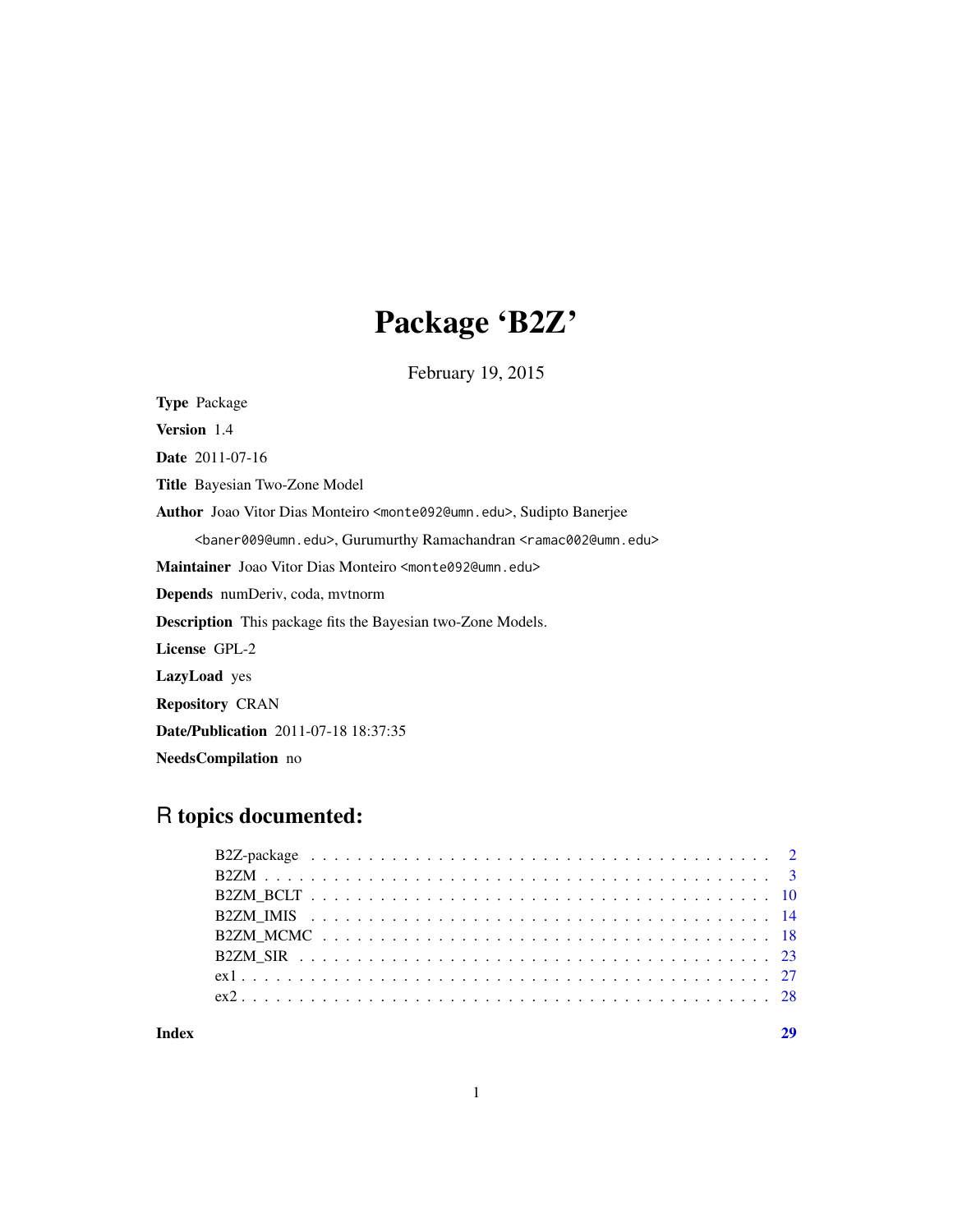#### <span id="page-1-1"></span><span id="page-1-0"></span>Description

The B2Z R-package fits the Bayesian two-zone model proposed by Zhang et al. (2009). Denote  $CN(t)$  and  $CF(t)$  by the concentrations at time t in the near and far fields, respectively. The deterministic equations in the two-zone modeling are given by:

$$
(d/dt)CN(t) = Beta/VN(CF(t) - CN(t) + G/Beta)(1)
$$

$$
(d/dt)CF(t) = Beta/VF(CN(t) - (1 + Q/Beta)CF(t))(2)
$$

where Beta is the interzonal air flow rate; Q is the supply and exhaust flow rate; and G is the contaminant emission rate. We assume that  $CN(0) = CF(0) = 0$ .

Denote  $YN(t)$  and  $YF(t)$  by the observed log concentrations at time (t) in the near and far fields, respectively. Zhang et al. (2009) assume that the joint probability distribution of  $YN(t)$  and  $YF(t)$ is a bivariate normal distribution where the mean is the solution of the differential equations (1) and (2), and the covariance matrix is composed by unknown parameters:  $TauN$  (variance of the measurement error at the near field),  $TauNF$  (covariance between the measurements at the near and far fields) and  $TauF$  (variance of the measurement error at the far field). If the near and far field measurements error processes are independent, then  $TauNF = 0$ . Both dependent (default) and independent models are provided in this R-package.

Several options as prior distribution for  $Beta$ ,  $Q$  and  $G$  are provided. In the independent model, the priors distributions for  $TauN$  and  $TauF$  are inverse gamma distributions; and in the dependent model the prior joint distribution of  $TauN$ ,  $TauNF$  and  $TauF$  is the Inverse Wishart Distribution.

Three sample methods are available: Gibbs with Metropolis step, Incremental Mixture Importance Sampling (IMIS) and Sampling Importance Resampling (SIR). In addition, estimation using the Bayesian central limit theorem (Laplace approximation) is also available (BCLT). The user can fit the Bayesian two-zone model by using the function B2ZM and in this function specifying which sampler method to use OR using one of the functions: B2ZM\_MCMC, B2ZM\_IMIS, B2ZM\_SIR and B2ZM\_BCLT. In any case, the output is valid as an input for the functions summary and plot.

# Details

| Package:  | B2Z              |
|-----------|------------------|
| Type:     | Package          |
| Version:  | 1.4              |
| Date:     | $2011 - 07 - 16$ |
| License:  | $GPL-2$          |
| LazyLoad: | yes              |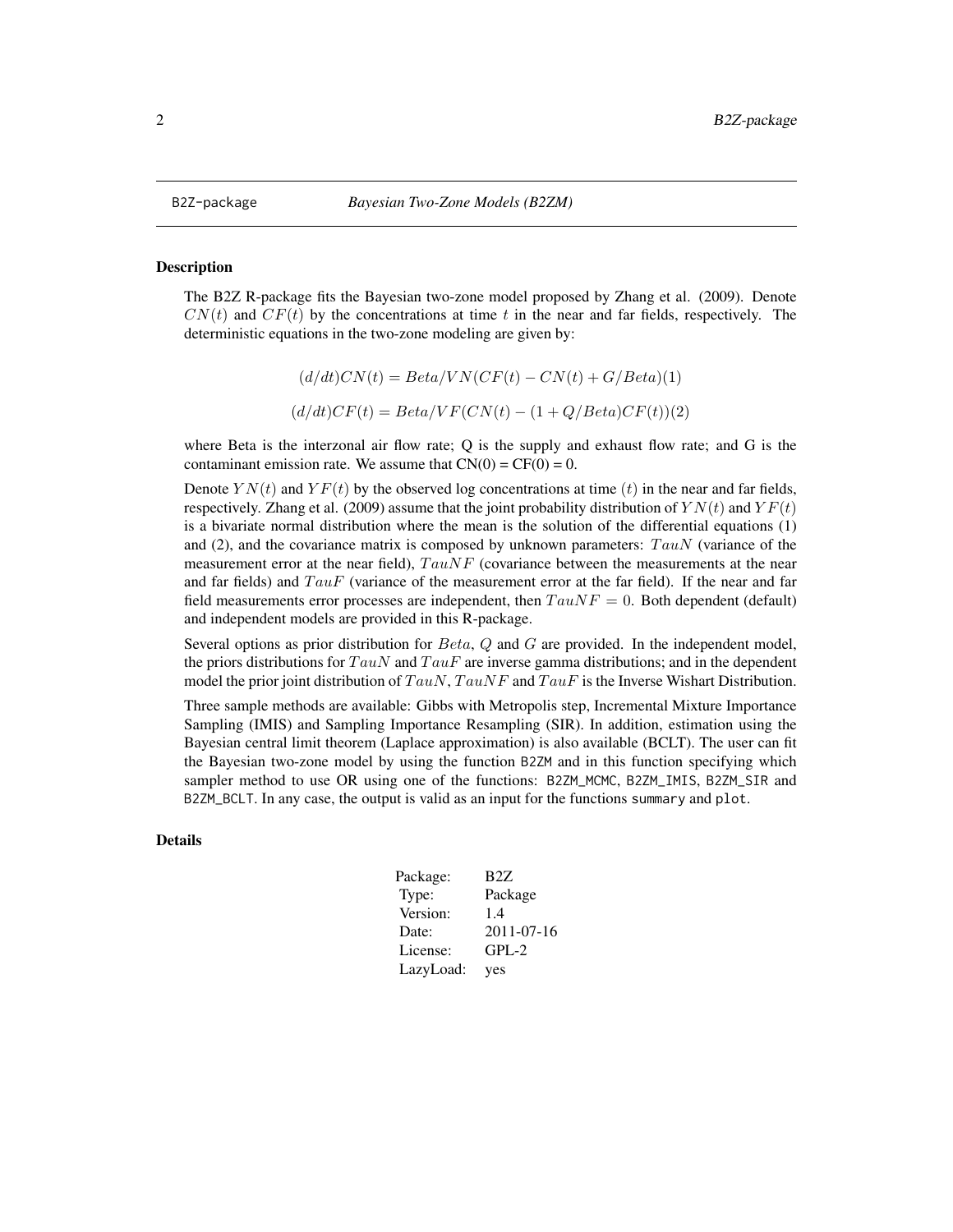#### <span id="page-2-0"></span> $B2ZM$  3

#### Author(s)

Joao Vitor Dias Monteiro, Sudipto Banerjee and Gurumurthy Ramachandran.

Maintainer: Joao Vitor Dias Monteiro <monte092@umn.edu>

#### References

Monteiro, J. V. D., Banerjee, S. and Ramachandran, G. (2011). B2Z: An R Package for Bayesian Two-Zone Models. *Journal of Statistical Software* 43 (2) 1–23. [http://www.jstatsoft.org/](http://www.jstatsoft.org/v43/i02/) [v43/i02/](http://www.jstatsoft.org/v43/i02/)

Raftery, A. E. and Bao, L. (2009). Estimating and Projecting Trends in HIV/AIDS Generalized Epidemics Using Incremental Mixture Importance Sampling. [http://www.stat.washington.edu/](http://www.stat.washington.edu/research/reports/2009/tr560.pdf) [research/reports/2009/tr560.pdf](http://www.stat.washington.edu/research/reports/2009/tr560.pdf)

Zhang, Y., Banerjee, S., Yang,R., Lungu,C. and Ramachandran, G. (2009). Bayesian Modeling of Exposure and Airflow Using Two-Zone Models. *The Annals of Occupational Hygiene*, 53, 409-424. [http://www.biostat.umn.edu/~sudiptob/ResearchPapers/ZBYLR.pdf]( http://www.biostat.umn.edu/~sudiptob/ResearchPapers/ZBYLR.pdf)

#### See Also

[B2ZM,](#page-2-1) [B2ZM\\_BCLT,](#page-9-1) [B2ZM\\_IMIS,](#page-13-1) [B2ZM\\_MCMC,](#page-17-1) [B2ZM\\_SIR](#page-22-1)

<span id="page-2-1"></span>

B2ZM *Bayesian Two-Zone Models*

### **Description**

B2ZM obtains random samples from the posterior distribution of parameters and exposure concentrations for the Bayesian two-zone model proposed by Zhang et al. (2009). Three sample methods are available: Gibbs with Metropolis step (MCMC), Incremental Mixture Importance Sampling (IMIS) and Sampling Importance Resampling (SIR). In addition, estimation using the Bayesian central limit theorem (Laplace approximation) is available. The user can choose whether the near and far field measurement error processes are dependent or not. In the independent model, 5 parameters are considered: 1) Beta: Interzonal air flow rate  $(m3)$ ; 2) Q: supply and exhaust flow rate  $(m3/min)$ ; 3) G: contaminant emission rate (mg/min); 4) Tau\_N: variance of the measurement error at the near field; 5)Tau\_F; variance of the measurement error at the far field. In the dependent model (default), one more parameter is considered: 6) Tau\_NF: covariance between the measurements at the near and far field. Any prior distribution for Beta, Q and G can be chosen. In the independent model, the prior distributions for Tau\_N and Tau\_F are inverse gamma distributions; in the dependent model, the prior joint distribution of Tau\_N, Tau\_NF and Tau\_F is the Inverse Wishart Distribution (see the Details section for more information on the parameterization of these distributions). The output from B2ZM is a list that belongs to one of the following classes: mcmc, imis, sir and bclt. This output is valid as an input for the functions summary and plot.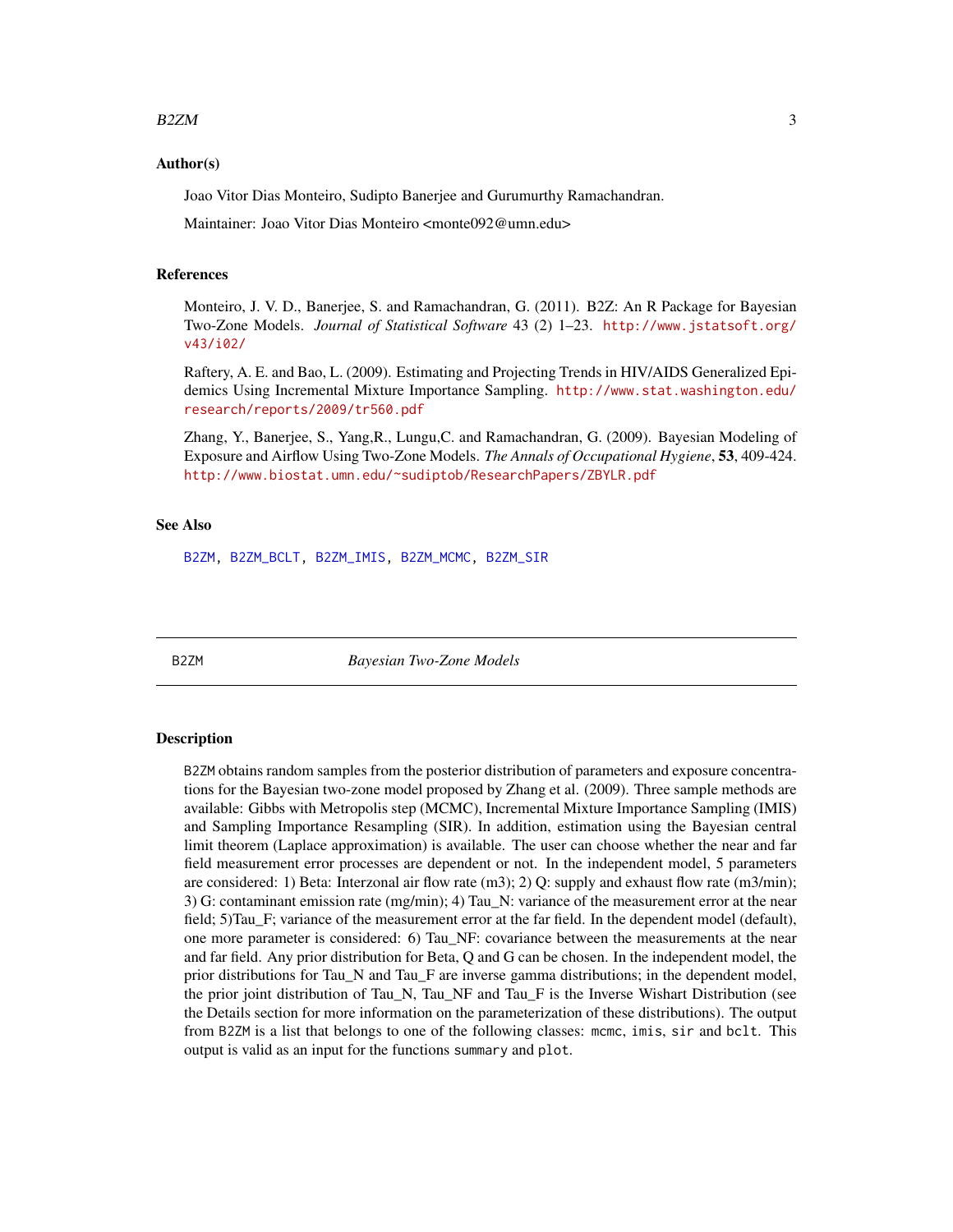# Usage

```
B2ZM (data = NULL, priorBeta, priorQ, priorG,
     v, S, tauN.sh, tauN.sc, tauF.sh, tauF.sc,
     VN, VF, indep.model = FALSE, cred = 95,
      sampler = c("MCMC", "BCLT", "IMIS", "SIR"),
      sir.control = list(m = 10000),bclt.control = list(m = 7000, sample_size = 2000),imis.control = list(N0 = 6000, B = 600, M = 3000, it.max=16),
     mcmc.control = list(NUpd = 10000, burnin = 1000, lag = 1,initial = NULL, Sigma.Cand = NULL, m = 1000,figures = list(save = FALSE, type =c("ps", "eps","pdf",
                     "png", "jpg")))
```
# Arguments

| data         | A 3-column matrix where the columns are time, concentrations at the near field,<br>and concentrations at the far field, respectively. The time must be scaled in<br>minutes (min), and the concentrations must be scaled in miligrams per cubic<br>meter $(mg/m3)$                                                                                                                                                                                                                                                                                                                 |
|--------------|------------------------------------------------------------------------------------------------------------------------------------------------------------------------------------------------------------------------------------------------------------------------------------------------------------------------------------------------------------------------------------------------------------------------------------------------------------------------------------------------------------------------------------------------------------------------------------|
| priorBeta    | A string defining the prior distribution for the parameter Beta. To declare the<br>prior distribution of Beta, use standard R nomenclature for probability distri-<br>butions. For example, if the prior of Beta is a $Uniform(0,20)$ , declare it with<br>"unif $(0,20)$ "; if it is a Normal $(0,1)$ , declare it with "norm $(0,1)$ ". DO NOT put<br>an "d" or "r" in front the name of the distributions. The options are: "unif $(a,b)$ ",<br>"gamma(a,b)", "exp(a)", "norm(a,b)", "t(a)", "weibull(a,b)", "f(a,b)", "chisq(a,b)",<br>"cauchy $(a,b)$ " and "lnorm $(a,b)$ ". |
| priorQ       | A string defining the prior distribution for $Q$ (use the nomenclature as for prior Beta).                                                                                                                                                                                                                                                                                                                                                                                                                                                                                         |
| priorG       | A string defining the prior distribution for G (use the nomenclature as for prior Beta).                                                                                                                                                                                                                                                                                                                                                                                                                                                                                           |
| $\mathsf{V}$ | Degrees of freedom for the Inverse Wishart distribution (prior joint distribution<br>for Tau_N, Tau_NF and Tau_F in the dependent model).                                                                                                                                                                                                                                                                                                                                                                                                                                          |
| S            | A 2x2 positive definite matrix for the Inverse Wishart (prior joint distribution<br>for Tau_N, Tau_NF and Tau_F in the dependent model).                                                                                                                                                                                                                                                                                                                                                                                                                                           |
| tauN.sh      | The shape parameter in the inverse gamma distribution (prior distribution for<br>Tau_N in the independent model).                                                                                                                                                                                                                                                                                                                                                                                                                                                                  |
| tauN.sc      | The scalar parameter in the inverse gamma distribution (prior distribution for<br>Tau_N in the independent model).                                                                                                                                                                                                                                                                                                                                                                                                                                                                 |
| tauF.sh      | The shape parameter in the inverse gamma distribution (prior distribution for<br>Tau_F in the independent model).                                                                                                                                                                                                                                                                                                                                                                                                                                                                  |
| tauF.sc      | The scalar parameter in the inverse gamma distribution (prior distribution for<br>Tau_F in the independent model).                                                                                                                                                                                                                                                                                                                                                                                                                                                                 |
| VN           | Volume of the near field in cubic meters (m3).                                                                                                                                                                                                                                                                                                                                                                                                                                                                                                                                     |
| <b>VF</b>    | Volume of the far field in cubic meters (m3).                                                                                                                                                                                                                                                                                                                                                                                                                                                                                                                                      |
| indep.model  | A logical value indicating whether the independent model should be considered.<br>The default is FALSE.                                                                                                                                                                                                                                                                                                                                                                                                                                                                            |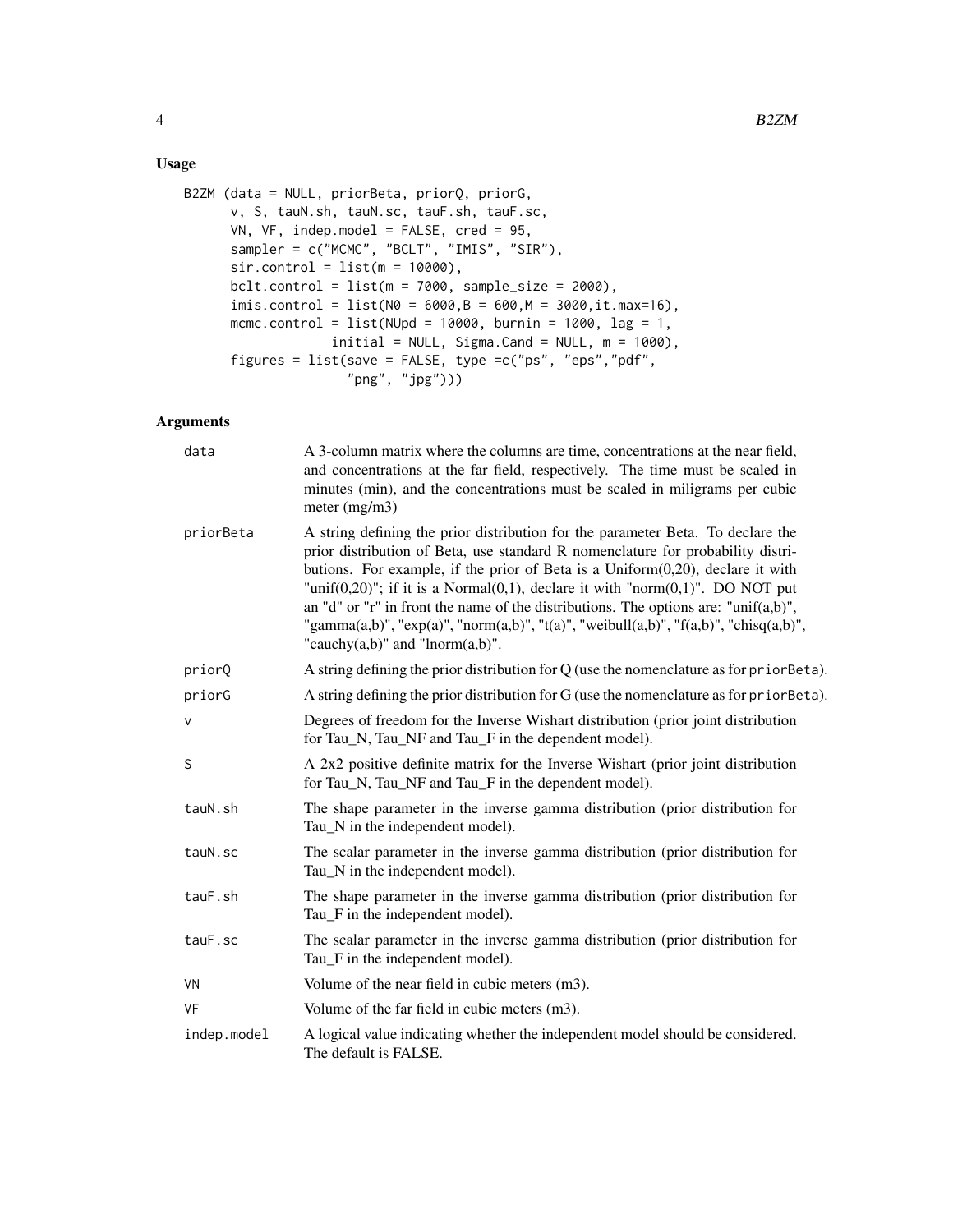| cred         | A scalar between 0 and 100 indicating the credibility level for the posterior<br>intervals of the parameters.                                                                                                                                                                                                                       |
|--------------|-------------------------------------------------------------------------------------------------------------------------------------------------------------------------------------------------------------------------------------------------------------------------------------------------------------------------------------|
| sampler      | A string indicating which sampler method should be used. The options are:<br>"IMIS", "MCMC" (Metropolis within Gibbs) and "SIR". The default is "IMIS".                                                                                                                                                                             |
| sir.control  | A list containing the SIR sampler specifications:                                                                                                                                                                                                                                                                                   |
|              | m: Number of samplings. The default is 10,000.                                                                                                                                                                                                                                                                                      |
| bclt.control | A list containing the BCLT specifications:                                                                                                                                                                                                                                                                                          |
|              | m: Number of sampling values from the prior distribution used to estimate a<br>good starting value that is used in the estimation of the posterior mode and<br>covariance matrix. See the Details section for more information.<br>sample_size: Size of the sample from the posterior distribution of the param-<br>eters in model. |
| imis.control | A list containing the IMIS sampler specifications:                                                                                                                                                                                                                                                                                  |
|              | NO: Initial number of inputs from the prior joint distribution of Beta, G, Q,<br>Tau_N, Tau_F, and Tau_NF (if the dependent model is considered). The<br>default is 6,000.                                                                                                                                                          |
|              | B: Number of inputs to be chosen in the Importance Sampling Stage. The de-<br>fault is 600.                                                                                                                                                                                                                                         |
|              | M: Number of resamplings in the Resample Stage. The default is 3,000.                                                                                                                                                                                                                                                               |
|              | it.max: Maximum number of iterations in the Importance Sampling Stage to<br>be tolerated, in case the stop condition suggested by Raftery and Bao (2009)<br>takes too many time. The default is 16.                                                                                                                                 |
|              | For details see Raftery and Bao (2009).                                                                                                                                                                                                                                                                                             |
| mcmc.control | A list containing the Gibbs Sampling with Metropolis step sampler specifica-<br>tions:                                                                                                                                                                                                                                              |
|              | NUpd: Number of updates. The default is 10,000.                                                                                                                                                                                                                                                                                     |
|              | burnin: Period of burn-in. The default is 1,000.                                                                                                                                                                                                                                                                                    |
|              | lag: Thin interval. The default is 1.                                                                                                                                                                                                                                                                                               |
|              | initial: A vector containing the initial values for the parameters: Beta, Q and<br>G (exactly in this order).                                                                                                                                                                                                                       |
|              | Sigma. Cand: A 3x3 covariance matrix for the normal multivariate proposal dis-<br>tribution of Beta, Q and G. The default is NULL, and in this case, the co-<br>variance matrix used is the negative inverse of the hessian matrix of the log<br>posterior distribution at the estimated posterior mode.                            |

m: Number of sampling values from the prior distribution used to estimate a good starting value that is used in the estimation of Sigma.Cand. It is used only if Sigma.Cand is not declared. See the Details section for more information.

figures The command plot(obj) produces several plots, where obj is the output from B2ZM. Using figures, those plots are built internally and saved as eps, pdf, ps, png or jpg format. figures is a list containing the following parameters:

> save: a logical value indicating that the figures are to be saved. The default is FALSE.

type: a string that indicates the image file type. The default is "ps".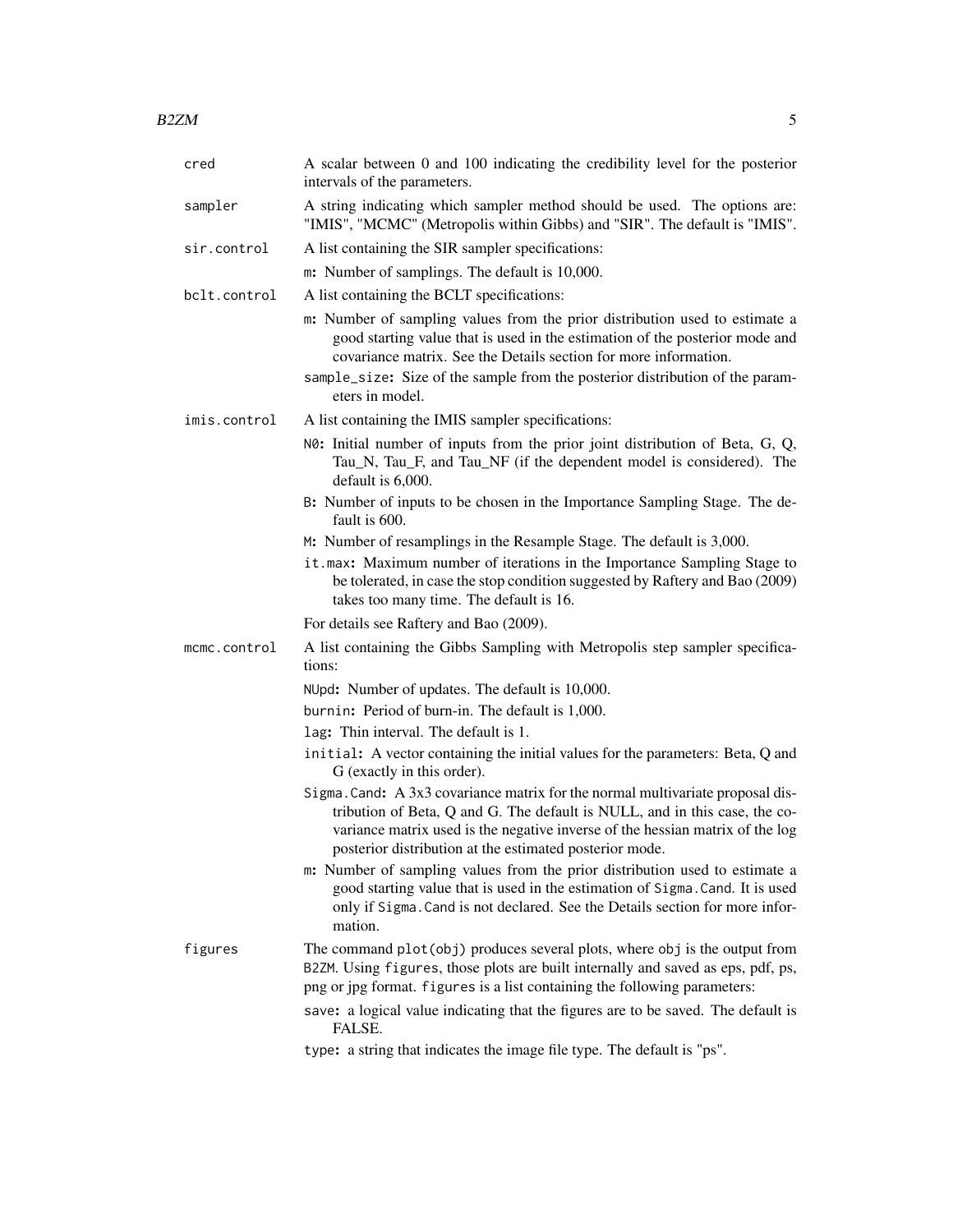# Details

Parameterization priors: The inverse gamma and the inverse Wishart distributions used in B2ZM are from the package MCMCpack. The inverse gamma distribution with shape *a* and scale *b* has mean  $b/(a-1)$  ( $a>1$ ) and variance  $(b^2)/((a-1)^2)(a-2)$ ) ( $a>2$ ). The inverse Wishart with *v* degrees of freedom and scalar matrix *S* has mean *S/(v-p-1)*, where *p* is the number of rows of *S*.

Covariance Matrix for the proposal distribution: If the covariance matrix for the multivariate normal poposal distribution is NULL for the Metropolis within Gibbs sampler the covariance matrix used is the negative inverse of the hessian matrix of the log posterior distribution at the estimated posterior mode. To estimate the posterior mode, the function nlm is used. The values of the estimated posterior mode depends on the starting parameter values. m is the number of sampling values from the prior distributions of Beta, Q and G. The vector (among the m sampled) with largest likelihood value is used as starting parameter values.

The covariance matrix is estimated using the function hessian from the package numDeriv, where the parameter vector is the estimated posterior mode.

Covariance Matrix estimation using BCLT: Similarly to the MCMC, the covariance matrix is estimated as the negative inverse of the hessian matrix of the log posterior distribution at the estimated posterior mode. To estimate the posterior mode, the function nlminb is used. The values of the estimated posterior mode depends on the starting parameter values. m is the number of sampling values from the prior distributions of Beta, Q and G. The vector (among the m sampled) with largest log posterior value is used as starting parameter values.

#### Value

B2ZM returns a list that belongs to one of the four classes: bclt, mcmc, imis and sir. The output from B2ZM contains the objects:

| Beta       | a vector containing the sampled values from the joint posterior distribution for<br>the parameter Beta.                                    |
|------------|--------------------------------------------------------------------------------------------------------------------------------------------|
| Q          | a vector containing the sampled values from the joint posterior distribution for<br>the parameter Q.                                       |
| G          | a vector containing the sampled values from the joint posterior distribution for<br>the parameter G.                                       |
| tauN       | a vector containing the sampled values from the joint posterior distribution for<br>the parameter Tau_N.                                   |
| tauF       | a vector containing the sampled values from the joint posterior distribution for<br>the parameter Tau_F.                                   |
| tauNF      | a vector containing the sampled values from the joint posterior distribution for<br>the parameter Tau_NF (if the dependent model is used). |
| Y          | a matrix containing the log of the observed concentrations.                                                                                |
| DIC        | deviance information criterion.                                                                                                            |
| <b>ESS</b> | effective sample size.                                                                                                                     |
| indep      | a logical value indicating whether the independent model was used.                                                                         |
| times      | a vector containing the times when the observed concentrations were measured.                                                              |
| cred       | credibility of the posterior intervals.                                                                                                    |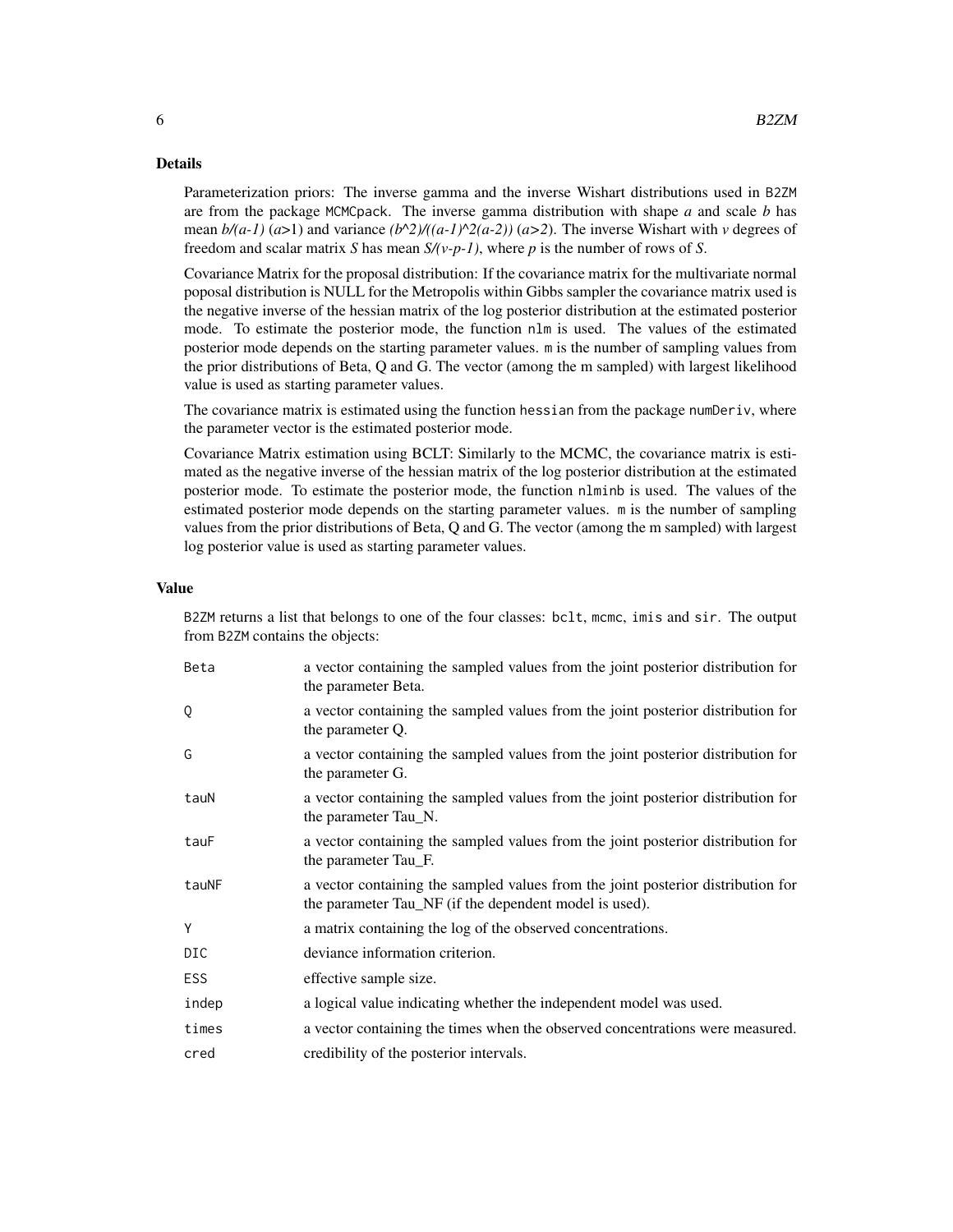<span id="page-6-0"></span> $B2ZM$   $7$ 

| prop       | proportion of different points in the sampled values from the joint posterior dis-<br>tribution (only for 'sir' class). |
|------------|-------------------------------------------------------------------------------------------------------------------------|
| weigths    | weights used in the SIR method (only for 'sir' class).                                                                  |
| maxw       | maximum weight used in the SIR method (only for 'sir' class).                                                           |
| expfrac    | expected fraction of unique points (only for 'imis' class)                                                              |
| V.hat      | variance of the rescaled importance weights (only for 'imis' class)                                                     |
| U.hat      | entropy of importance weights relative to uniformity (only for 'imis' class)                                            |
| Q.hat      | expected number of unique points after re-sampling (only for 'imis' class)                                              |
| maxw       | maximum importance weight (only for 'imis' class)                                                                       |
| W          | importance weights (only for 'imis' class)                                                                              |
| AR         | acceptance rate in the metropolis step (only for 'mcmc' class).                                                         |
| Sigma.Cand | covariance matrix used in the proposal distribution (only for 'mcmc' class).                                            |
| initial    | a vector containing the initial points (only for 'mcmc' class).                                                         |
| NUpd       | number of updates (only for 'mcmc' class).                                                                              |
| burnin     | burn-in period (only for 'mcmc' class).                                                                                 |
| lag        | thin interval (only for 'meme' class).                                                                                  |
|            |                                                                                                                         |

Methods defined for B2ZM objects are summary and plot.

#### Author(s)

Joao Vitor Dias Monteiro, Sudipto Banerjee and Gurumurthy Ramachandran.

## References

Monteiro, J. V. D., Banerjee, S. and Ramachandran, G. (2011). B2Z: An R Package for Bayesian Two-Zone Models. *Journal of Statistical Software* 43 (2) 1–23. [http://www.jstatsoft.org/](http://www.jstatsoft.org/v43/i02/) [v43/i02/](http://www.jstatsoft.org/v43/i02/)

Raftery, A. E. and Bao, L. (2009). Estimating and Projecting Trends in HIV/AIDS Generalized Epidemics Using Incremental Mixture Importance Sampling. [http://www.stat.washington.edu/](http://www.stat.washington.edu/research/reports/2009/tr560.pdf) [research/reports/2009/tr560.pdf](http://www.stat.washington.edu/research/reports/2009/tr560.pdf)

Zhang, Y., Banerjee, S., Yang,R., Lungu,C. and Ramachandran, G. (2009). Bayesian Modeling of Exposure and Airflow Using Two-Zone Models. *The Annals of Occupational Hygiene*, 53, 409-424. [http://www.biostat.umn.edu/~sudiptob/ResearchPapers/ZBYLR.pdf]( http://www.biostat.umn.edu/~sudiptob/ResearchPapers/ZBYLR.pdf)

# See Also

[B2Z,](#page-1-1) [B2ZM\\_MCMC,](#page-17-1) [B2ZM\\_BCLT,](#page-9-1) [B2ZM\\_IMIS,](#page-13-1) [B2ZM\\_SIR](#page-22-1)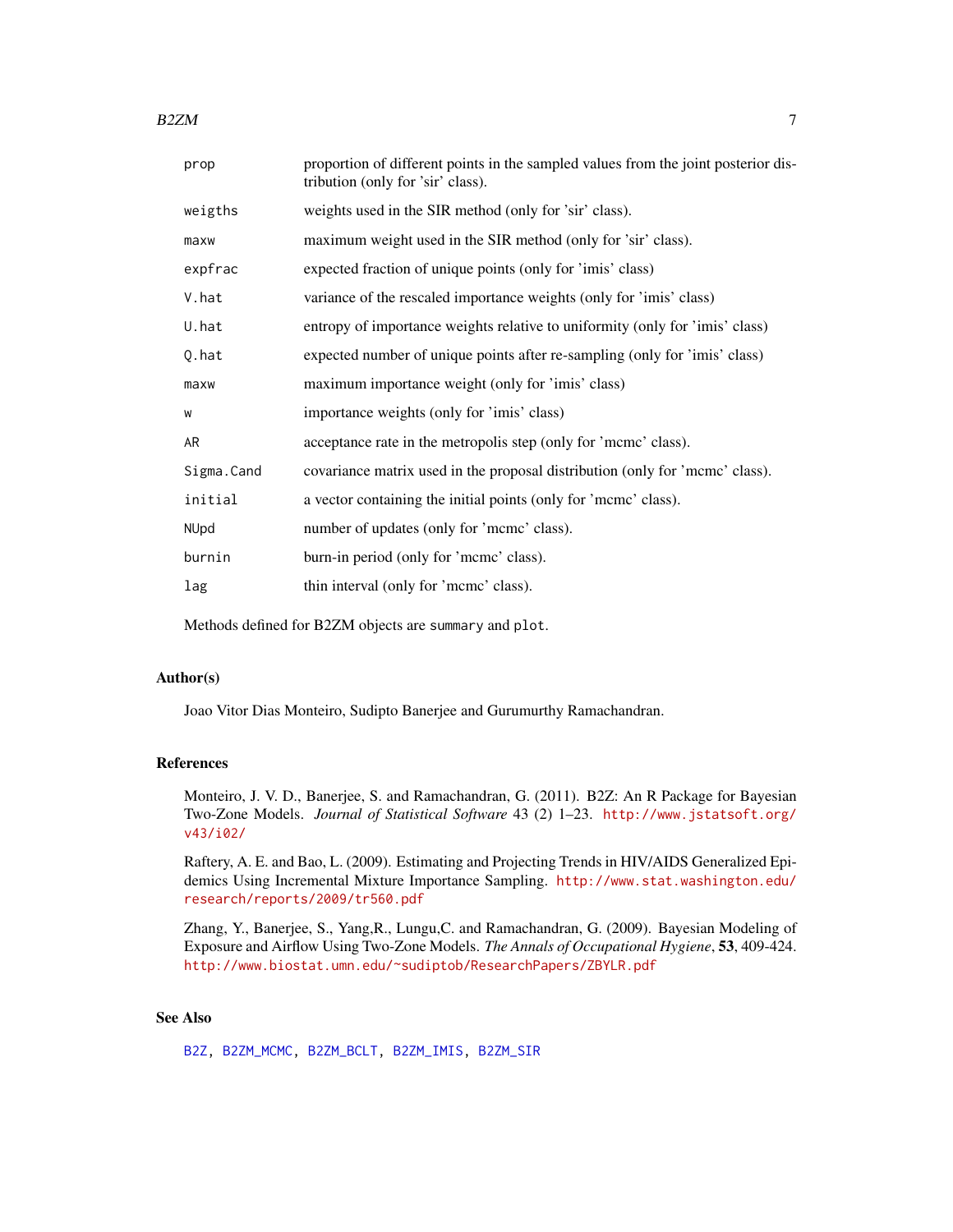# Examples

```
##################
#Dependent Model#
################
#Data 1: 100 simulated concentrations during the times
#between 0 and 4, using the parameters Beta = 5, 0 = 13.8,
#G = 351.5, VN = pi*10^{\wedge}-3, VF = 3.8, Tau_N = 1,
#Tau_NF = 0.5 and Tau_F = 0.64.
## Not run:
data(ex1)
#######
#BCLT#
#####
r <- B2ZM(data = ex1, priorBeta = "unif(0,10)",
         priorQ="unif(11,17)", priorG = "unif(281,482)", S = diag(10,2),
         v = 4, VN = pi*10^{\circ}-3, VF = 3.8, sampler = "BCLT",
         bclt.control=list( m = 7000, sample_size=2000))
summary(r)
plot(r)
#########################
#METROPOLIS WITHIN GIBBS#
#########################
r <- B2ZM(data = ex1, priorBeta = "unif(0,10)",
     priorQ="unif(11,17)", priorG = "unif(281,482)", S = diag(10,2),
     v = 4, VN = pi*10^{\circ}-3, VF = 3.8, sampler = "MCMC",
     mcmc.control = list(NUpd = 10000, burnin = 1000,lag = 1, m = 5000)summary(r)
plot(r)
#######
#IMIS#
#####
r <- B2ZM(data = ex1, priorBeta = "unif(0,10)",
     priorQ="unif(11,17)', priorG = "unif(281,482)', S = diag(10,2),
     v = 4, VN = pi*10*-3, VF = 3.8, sampler="IMIS",
     imis.control = list(M = 6000, B = 600, M = 3000, it.max = 12))summary(r)
plot(r)
```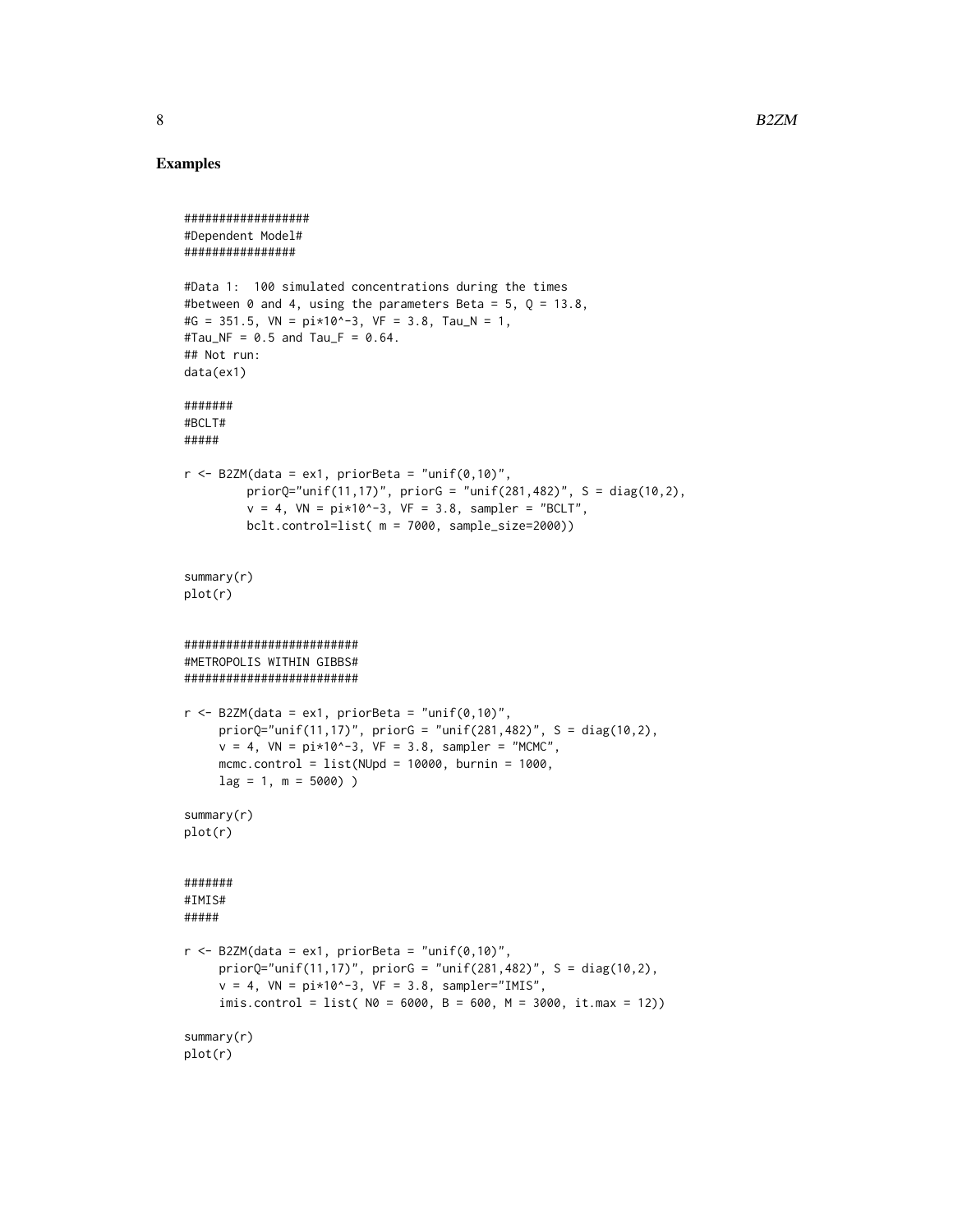```
######
#SIR#
####
r <- B2ZM(data = ex1, priorBeta = "unif(0,10)",
     priorQ="unif(11,17)", priorG = "unif(281,482)", S = diag(10,2),
     v = 4, VN = pi*10*-3, VF = 3.8, sampler="SIR",
     sir.control = list(m = 10000) )
plot(r)
summary(r)
#######################################################################
#####################
#Independent Model #
###################
#Data 2: 100 simulated concentrations during the times
#between 0 and 4, using the parameters Beta = 5, Q = 13.8,
#G = 351.5, VN = pi*10^{\wedge}-3, VF = 3.8, Tau_N = 1,
#Tau_NF = \theta and Tau_F = \theta.64.
data(ex2)
#######
#BCLT#
#####
r <- B2ZM(data = ex2, priorBeta = "unif(0,10)",
     priorQ="unif(11,17)", priorG = "unif(281,482)",
     tauN.sh = 5, tauN.sc = 4, tauF.sh = 5, tauF.sc = 7,
     VN = pi*10*-3, VF = 3.8, sampler = "BCLT",
     indep.model = TRUE, bclt.control=list(m = 7000,
     sample_size=2000))
summary(r)
plot(r)
#########################
#METROPOLIS WITHIN GIBBS#
#########################
r <- B2ZM(data = ex2, indep.model = TRUE,
     priorBeta = "unif(0,10)", priorQ="unif(11,17)",
     priorG = "unif(281,482)", tauN.sh = 5, tauN.sc = 4, tauF.sh = 5,
     tauF.sc = 7, VN = pi*10^{\circ}-3, VF = 3.8, sampler = "MCMC",
     mcmc.control = list(NUpd = 10000, \text{burnin} = 1000, \text{lag} = 1,m = 10000)
```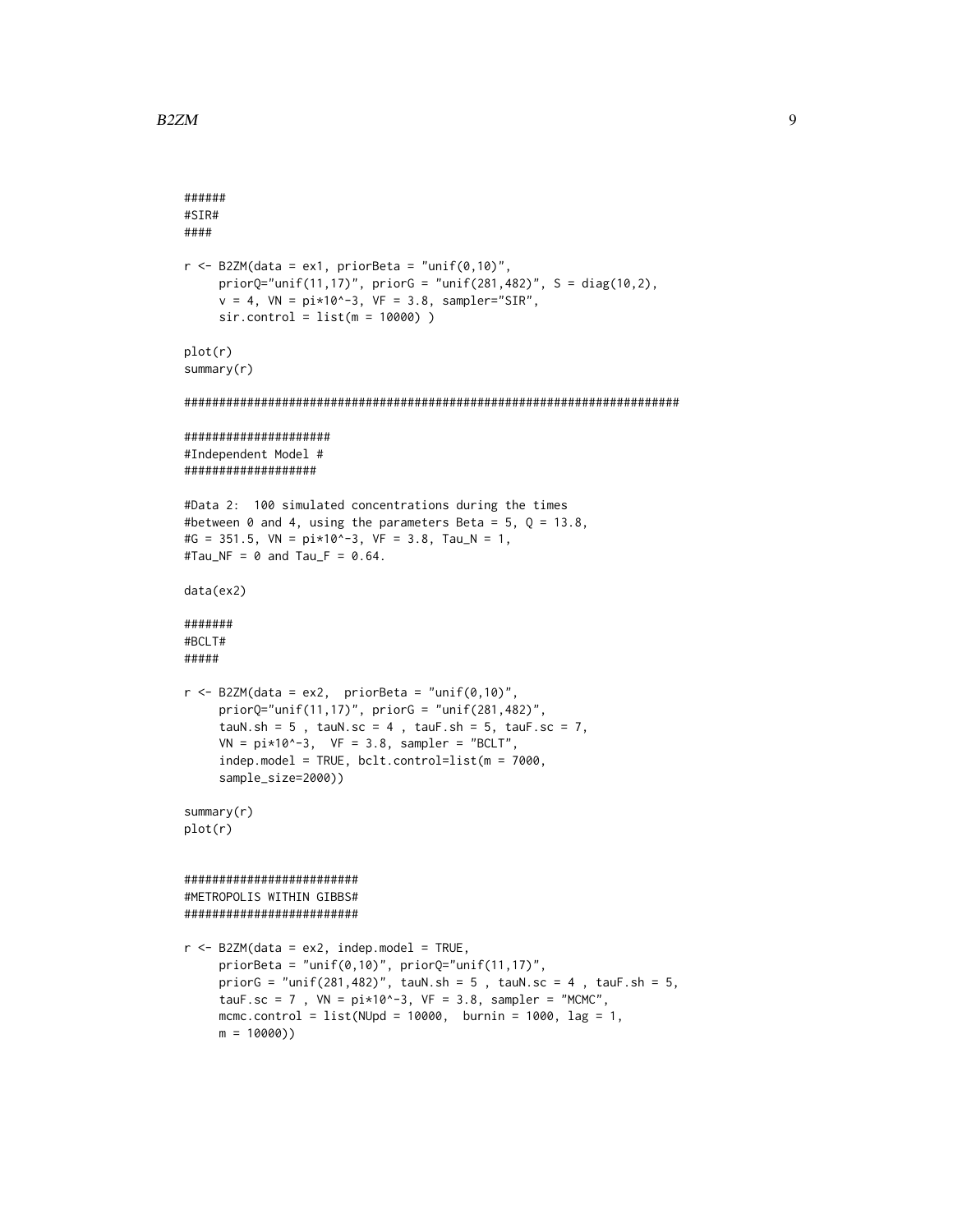```
summary(r)
plot(r)
#######
#IMIS#
#####
r <- B2ZM(data = ex2, indep.model = TRUE,
     priorBeta = "unif(0,10)", priorQ="unif(11,17)",
     priorG = "unif(281,482)", tauN.sh = 5, tauN.sc = 4, tauF.sh = 5,
     tauF.sc = 7, VN = pi*10^{\circ}-3, VF = 3.8, sampler = "IMIS",
     imis.control = list(N0 = 5000, B = 500, M = 3000, it.max = 12))summary(r)
plot(r)
######
#SIR#
####
r <- B2ZM(data = ex2, indep.model = TRUE,
     priorBeta = "unif(0,10)", priorQ="unif(11,17)',
     priorG = "unif(281,482)", tauN.sh = 5, tauN.sc = 4, tauF.sh = 5,
     tauF.sc = 7, VN = pi*10^{\circ}-3, VF = 3.8, sampler = "SIR",
     sir.control = list(m = 10000))plot(r)
summary(r)
## End(Not run)
```
<span id="page-9-1"></span>

B2ZM\_BCLT *Bayesian Two-Zone Models: using Bayesian Central Limit Theorem (BCLT) - Laplace Approximation*

## Description

B2ZM\_BCLT obtains random samples from the posterior distribution of the parameters and exposure concentrations for the Bayesian two-zone model proposed by Zhang et al. (2009) using the Bayesian Central Limit Theorem (Laplace Approximation). The user can choose whether the near and far field measurement error processes are dependent or not. In the independent model, 5 parameters are considered: 1) Beta: Interzonal air flow rate  $(m3)$ ; 2) Q: supply and exhaust flow rate  $(m3/min)$ ; 3) G: contaminant emission rate (mg/min); 4) Tau\_N: variance of the measurement error at the near field; 5)Tau\_F; variance of the measurement error at the far field. In the dependent model (default), one more parameter is considered: 6) Tau\_NF: covariance between the measurements at the near

<span id="page-9-0"></span>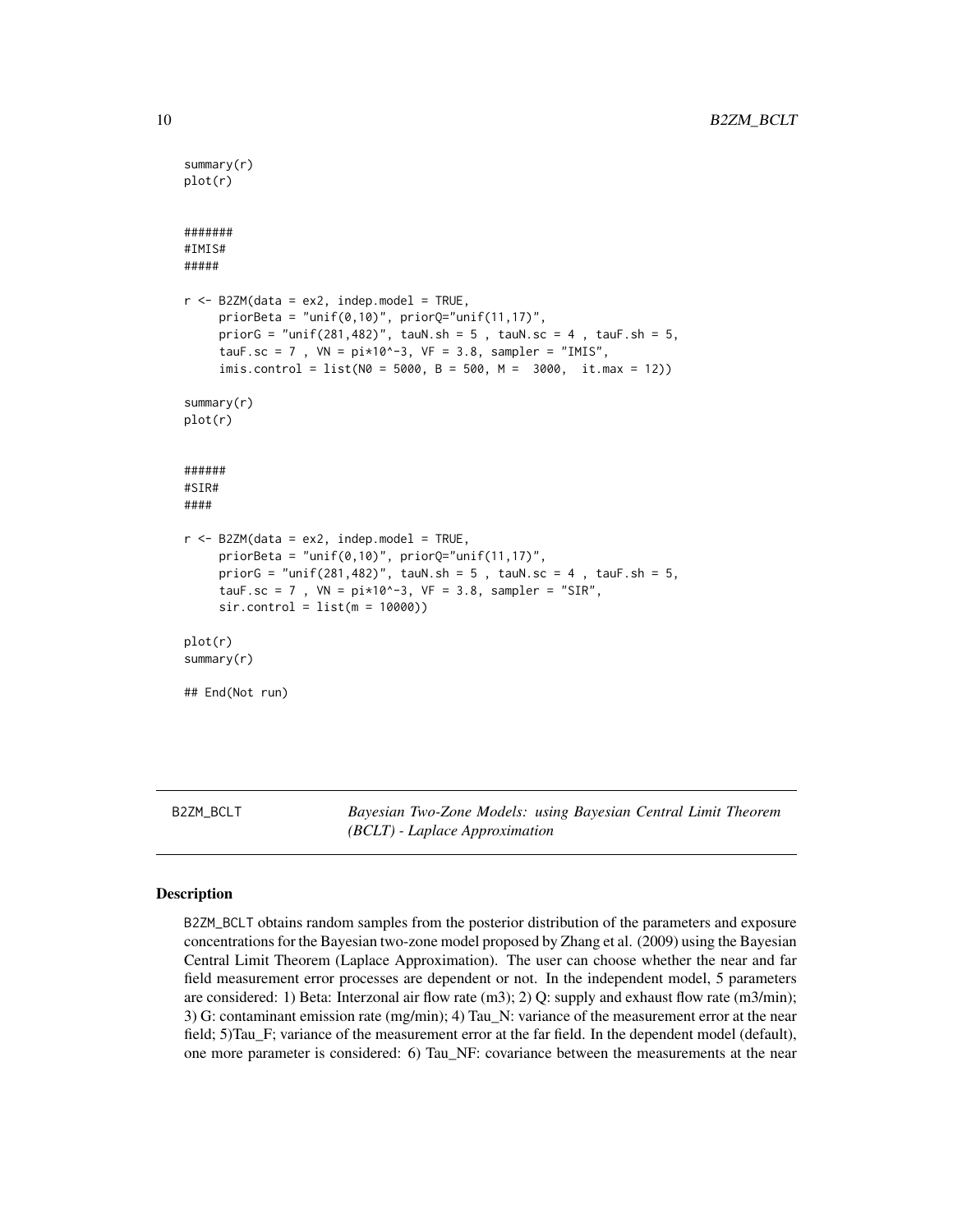and far field. Any prior distribution for Beta, Q and G can be chosen. In the independent model, the prior distributions for Tau\_N and Tau\_F are inverse gamma distributions; in the dependent model, the prior joint distribution of Tau\_N, Tau\_NF and Tau\_F is the Inverse Wishart Distribution (see the Details section for more information on the parameterization of these distributions). The output from B2ZM\_BCLT is a list that belongs to the class bclt. This output is valid as an input for the functions summary and plot.

# Usage

```
B2ZM_BCLT (data = NULL, priorBeta, priorQ, priorG,
                      v, S, tauN.sh, tauN.sc, tauF.sh, tauF.sc,
                      VN, VF, indep.model = FALSE, cred = 95,
                      m = 7000, sample_size=2000,
                      figures = list(save = FALSE,
                      type = c("ps", "eps","pdf", "png", "jpg")))
```
# Arguments

| data      | A 3-column matrix where the columns are time, concentrations at the near field,<br>and concentrations at the far field, respectively. The time must be scaled in<br>minutes (min), and the concentrations must be scaled in miligrams per cubic<br>meter $(mg/m3)$                                                                                                                                                                                                                                                                                                                 |
|-----------|------------------------------------------------------------------------------------------------------------------------------------------------------------------------------------------------------------------------------------------------------------------------------------------------------------------------------------------------------------------------------------------------------------------------------------------------------------------------------------------------------------------------------------------------------------------------------------|
| priorBeta | A string defining the prior distribution for the parameter Beta. To declare the<br>prior distribution of Beta, use standard R nomenclature for probability distri-<br>butions. For example, if the prior of Beta is a $Uniform(0,20)$ , declare it with<br>"unif $(0,20)$ "; if it is a Normal $(0,1)$ , declare it with "norm $(0,1)$ ". DO NOT put<br>an "d" or "r" in front the name of the distributions. The options are: "unif $(a,b)$ ",<br>"gamma(a,b)", "exp(a)", "norm(a,b)", "t(a)", "weibull(a,b)", "f(a,b)", "chisq(a,b)",<br>"cauchy $(a,b)$ " and "lnorm $(a,b)$ ". |
| priorQ    | A string defining the prior distribution for Q (use the nomenclature as for prior Beta).                                                                                                                                                                                                                                                                                                                                                                                                                                                                                           |
| priorG    | A string defining the prior distribution for G (use the nomenclature as for prior Beta).                                                                                                                                                                                                                                                                                                                                                                                                                                                                                           |
| $\vee$    | Degrees of freedom for the Inverse Wishart distribution (prior joint distribution<br>for Tau_N, Tau_NF and Tau_F in the dependent model).                                                                                                                                                                                                                                                                                                                                                                                                                                          |
| S         | A 2x2 positive definite matrix for the Inverse Wishart (prior joint distribution<br>for Tau_N, Tau_NF and Tau_F in the dependent model).                                                                                                                                                                                                                                                                                                                                                                                                                                           |
| tauN.sh   | The shape parameter in the inverse gamma distribution (prior distribution for<br>Tau_N in the independent model).                                                                                                                                                                                                                                                                                                                                                                                                                                                                  |
| tauN.sc   | The scalar parameter in the inverse gamma distribution (prior distribution for<br>Tau_N in the independent model).                                                                                                                                                                                                                                                                                                                                                                                                                                                                 |
| tauF.sh   | The shape parameter in the inverse gamma distribution (prior distribution for<br>Tau_F in the independent model).                                                                                                                                                                                                                                                                                                                                                                                                                                                                  |
| tauF.sc   | The scalar parameter in the inverse gamma distribution (prior distribution for<br>Tau F in the independent model).                                                                                                                                                                                                                                                                                                                                                                                                                                                                 |
| VN        | Volume of the near field in cubic meters (m3).                                                                                                                                                                                                                                                                                                                                                                                                                                                                                                                                     |
| VF        | Volume of the far field in cubic meters (m3).                                                                                                                                                                                                                                                                                                                                                                                                                                                                                                                                      |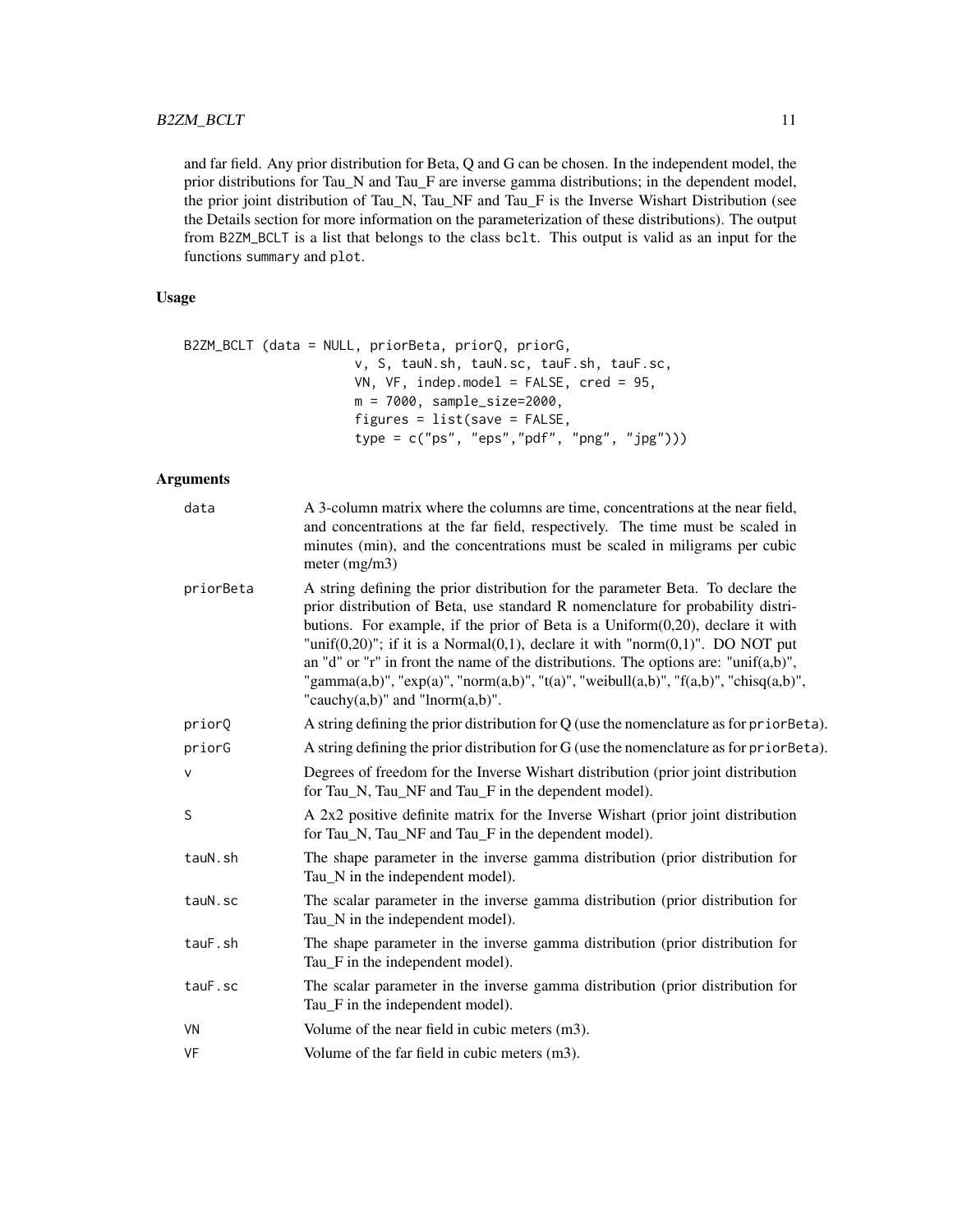| indep.model | A logical value indicating whether the independent model should be considered.<br>The default is FALSE.                                                                                                                                           |
|-------------|---------------------------------------------------------------------------------------------------------------------------------------------------------------------------------------------------------------------------------------------------|
| cred        | A scalar between 0 and 100 indicating the credibility level for the posterior<br>intervals of the parameters.                                                                                                                                     |
| m           | Number of sampling values from the prior distribution used to estimate a good<br>starting value that is used in the estimation of the posterior mode and covariance<br>matrix. See the Details section for more information.                      |
| sample_size | Size of the sample from the posterior distribution of the parameters in model.                                                                                                                                                                    |
| figures     | The command plot (obj) produces several plots, where obj is the output from<br>B2ZM_BCLT. Using figures, those plots are built internally and saved as eps,<br>pdf, ps, png or jpg format. figures is a list containing the following parameters: |
|             | save: a logical value indicating that the figures are to be saved. The default is<br>FALSE.                                                                                                                                                       |
|             | type: a string that indicates the image file type. The default is "ps".                                                                                                                                                                           |

# Details

Parameterization priors: The inverse gamma distribution with shape *a* and scale *b* has mean *b/(a-1)*  $(a>1)$  and variance  $(b^2)/(a-1)^2(a-2)$   $(a>2)$ . The inverse Wishart with *v* degrees of freedom and scalar matrix *S* has mean  $S/(v-p-1)$ , where *p* is the number of rows of *S*.

Covariance Matrix estimation: The covariance matrix is estimated as the negative inverse of the hessian matrix of the log posterior distribution at the estimated posterior mode. To estimate the posterior mode, the function nlminb is used. The values of the estimated posterior mode depends on the starting parameter values. m is the number of sampling values from the prior distributions of Beta, Q and G. The vector (among the m sampled) with largest log posterior value is used as starting parameter values.

The covariance matrix is estimated using the function hessian from the package numDeriv, where the parameter vector is the estimated posterior mode.

# Value

B2ZM\_BCLT returns a list that belongs to the class bclt. The output from B2ZM\_BCLT contains the objects:

| Beta  | a vector containing the sampled values from the joint posterior distribution for<br>the parameter Beta.                                    |
|-------|--------------------------------------------------------------------------------------------------------------------------------------------|
| 0     | a vector containing the sampled values from the joint posterior distribution for<br>the parameter O.                                       |
| G     | a vector containing the sampled values from the joint posterior distribution for<br>the parameter G.                                       |
| tauN  | a vector containing the sampled values from the joint posterior distribution for<br>the parameter Tau N.                                   |
| tauF  | a vector containing the sampled values from the joint posterior distribution for<br>the parameter Tau F.                                   |
| tauNF | a vector containing the sampled values from the joint posterior distribution for<br>the parameter Tau_NF (if the dependent model is used). |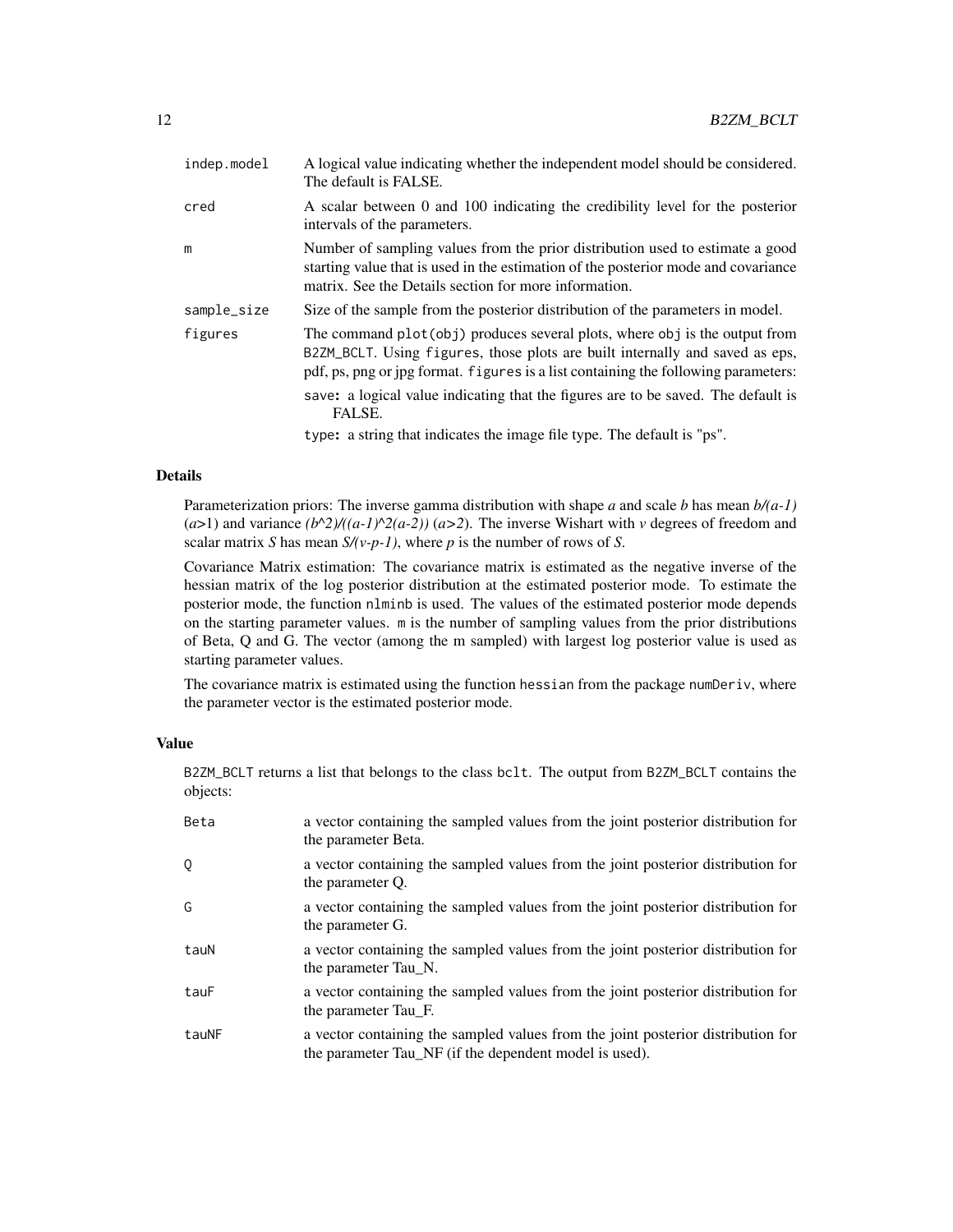<span id="page-12-0"></span>

| Y     | a matrix containing the log of the observed concentrations.                   |
|-------|-------------------------------------------------------------------------------|
| DIC   | deviance information criterion.                                               |
| рD    | effective number of parameters.                                               |
| Dbar  | Deviance expectation.                                                         |
| indep | a logical value indicating whether the independent model was used.            |
| times | a vector containing the times when the observed concentrations were measured. |
| cred  | credibility of the posterior intervals.                                       |
|       |                                                                               |

Methods defined for B2ZM\_BCLT object are summary and plot.

#### Author(s)

Joao Vitor Dias Monteiro, Sudipto Banerjee and Gurumurthy Ramachandran.

#### References

Monteiro, J. V. D., Banerjee, S. and Ramachandran, G. (2011). B2Z: An R Package for Bayesian Two-Zone Models. *Journal of Statistical Software* 43 (2) 1–23. [http://www.jstatsoft.org/](http://www.jstatsoft.org/v43/i02/) [v43/i02/](http://www.jstatsoft.org/v43/i02/)

Zhang, Y., Banerjee, S., Yang,R., Lungu,C. and Ramachandran, G. (2009). Bayesian Modeling of Exposure and Airflow Using Two-Zone Models. *The Annals of Occupational Hygiene*, 53, 409-424. [http://www.biostat.umn.edu/~sudiptob/ResearchPapers/ZBYLR.pdf]( http://www.biostat.umn.edu/~sudiptob/ResearchPapers/ZBYLR.pdf)

#### See Also

[B2Z,](#page-1-1) [B2ZM,](#page-2-1) [B2ZM\\_IMIS,](#page-13-1)[B2ZM\\_MCMC,](#page-17-1) [B2ZM\\_SIR](#page-22-1)

# Examples

```
#####################
#Independent Model #
###################
#Data 1: 100 simulated concentrations during the times between
#0 and 4, using the parameters Beta = 5, Q = 13.8, G = 351.5,
#VN = pi*10^--3 VF = 3.8, Tau_N = 1, Tau_NF = 0.5
#and Tau_F = 0.64.
## Not run:
data(ex1)
r <- B2ZM_BCLT(data = ex1, priorBeta = "unif(0,10)",
              priorQ="unif(11,17)", priorG = "unif(281,482)",
               S = diag(10, 2), v = 4, VN = pi*10*-3, VF = 3.8,m = 7000, sample_size=2000)
```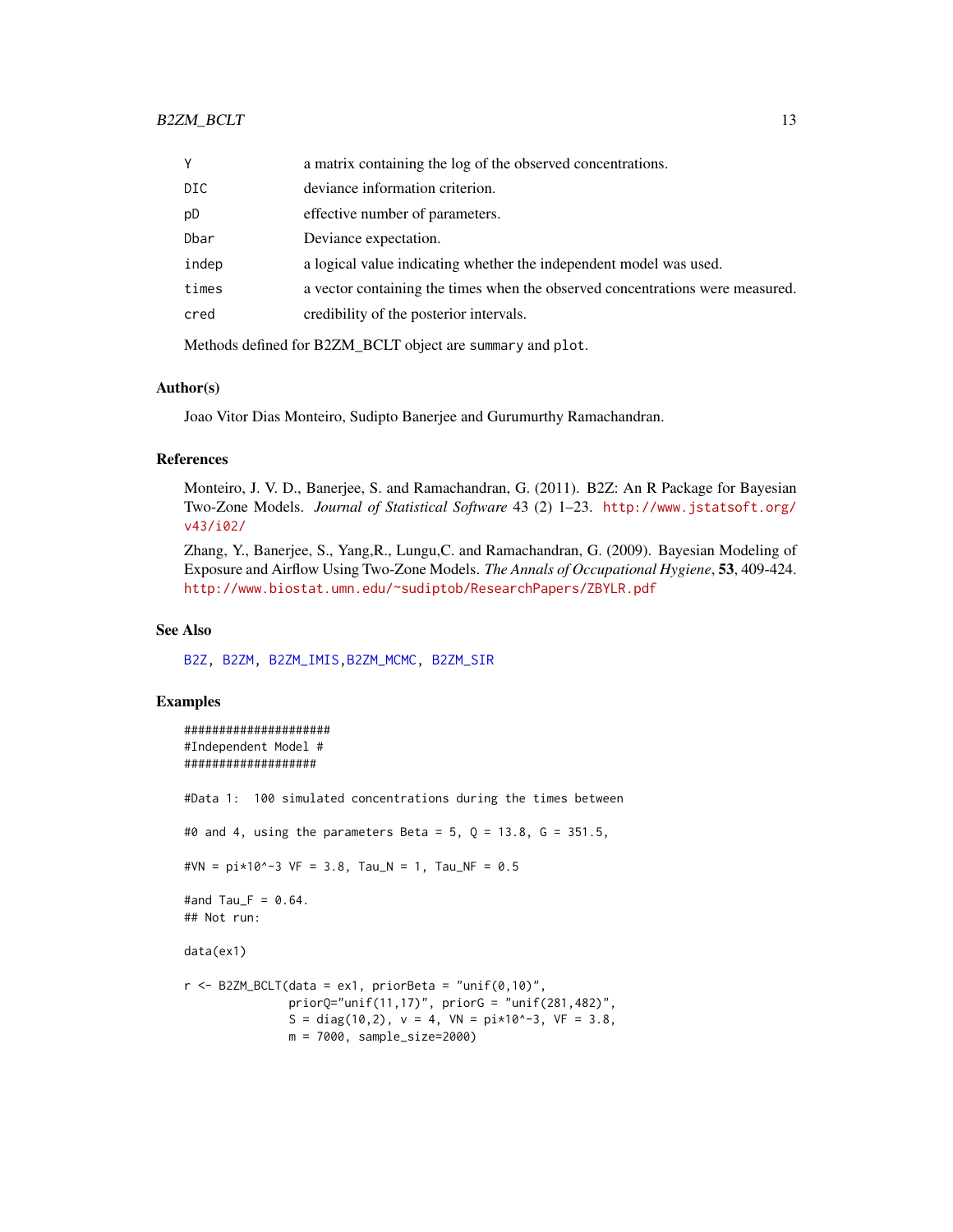```
summary(r)
plot(r)
#####################
#Independent Model #
###################
#Data 2: 100 simulated concentrations during the times between
#0 and 4, using the parameters Beta = 5, Q = 13.8, G = 351.5,
#VN = pi*10*-3, VF = 3.8, Tau_N = 1, Tau_NF = 0
#and Tau_F = 0.64.
data(ex2)
r <- B2ZM_BCLT(data = ex2, priorBeta = "unif(0,10)",
               priorQ="unif(11,17)", priorG = "unif(281,482)",
               tauN.sh = 5, tauN.sc = 4, tauF.sh = 5,
               tauF.sc = 7, VN = pi*10*-3, VF = 3.8,
               indep.model = TRUE, m = 7000, sample_size=2000)
summary(r)
plot(r)
## End(Not run)
```
<span id="page-13-1"></span>B2ZM\_IMIS *Bayesian Two-Zone Models: using IMIS sampler*

## Description

B2ZM\_IMIS obtains random samples from the posterior distribution of the parameters and exposure concentrations for the Bayesian two-zone model proposed by Zhang et al. (2009) using the Incremental Mixture Importance Sampling (IMIS). The user can choose whether the near and far field measurement error processes are dependent or not. In the independent model, 5 parameters are considered: 1) Beta: Interzonal air flow rate  $(m3)$ ; 2) O: supply and exhaust flow rate  $(m3/min)$ ; 3) G: contaminant emission rate (mg/min); 4) Tau\_N: variance of the measurement error at the near field; 5)Tau\_F; variance of the measurement error at the far field. In the dependent model (default), one more parameter is considered: 6) Tau\_NF: covariance between the measurements at the near and far field. Any prior distribution for Beta, Q and G can be chosen. In the independent model, the prior distributions for Tau\_N and Tau\_F are inverse gamma distributions; in the dependent model, the prior joint distribution of Tau\_N, Tau\_NF and Tau\_F is the Inverse Wishart Distribution (see the Details section for more information on the parameterization of these distributions). The output from B2ZM\_IMIS is a list that belongs to the class imis. This output is valid as an input for the functions summary and plot.

<span id="page-13-0"></span>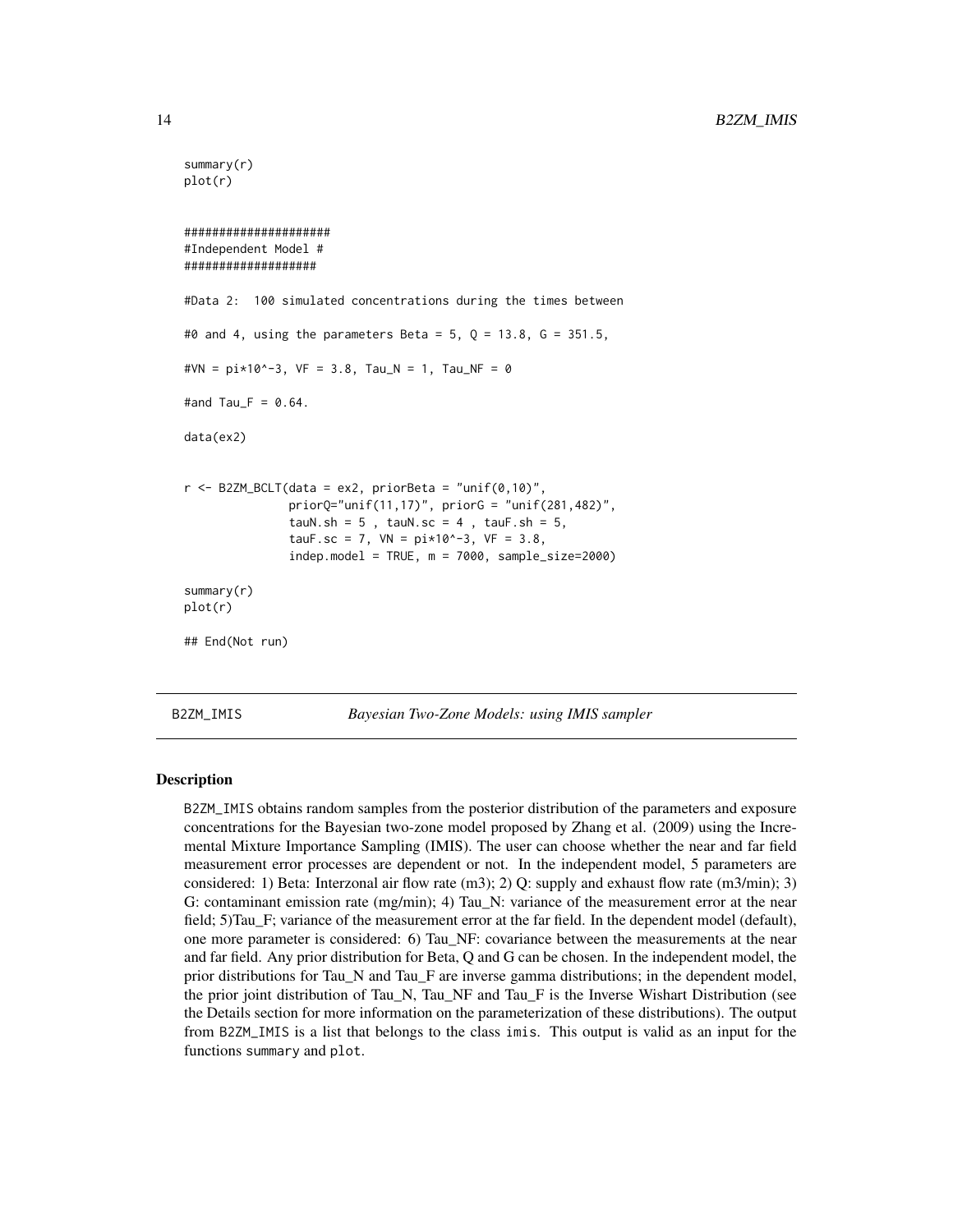# B2ZM\_IMIS 15

# Usage

```
B2ZM_IMIS(data, priorBeta,
                 priorQ, priorG, v, S, tauN.sh, tauN.sc,
                 tauF.sh, tauF.sc, VN,
                 VF, indep.model = FALSE, cred = 95,
                 N\emptyset = 6000, B = 600, M = 3000, it.max = 16,
                 figures = list(save = FALSE, type =c("ps",
                 "eps","pdf", "png", "jpg")))
```
# Arguments

| data        | A 3-column matrix where the columns are time, concentrations at the near field,<br>and concentrations at the far field, respectively. The time must be scaled in<br>minutes (min), and the concentrations must be scaled in miligrams per cubic<br>meter $(mg/m3)$                                                                                                                                                                                                                                                                                                                 |
|-------------|------------------------------------------------------------------------------------------------------------------------------------------------------------------------------------------------------------------------------------------------------------------------------------------------------------------------------------------------------------------------------------------------------------------------------------------------------------------------------------------------------------------------------------------------------------------------------------|
| priorBeta   | A string defining the prior distribution for the parameter Beta. To declare the<br>prior distribution of Beta, use standard R nomenclature for probability distri-<br>butions. For example, if the prior of Beta is a $Uniform(0,20)$ , declare it with<br>"unif $(0,20)$ "; if it is a Normal $(0,1)$ , declare it with "norm $(0,1)$ ". DO NOT put<br>an "d" or "r" in front the name of the distributions. The options are: "unif $(a,b)$ ",<br>"gamma(a,b)", "exp(a)", "norm(a,b)", "t(a)", "weibull(a,b)", "f(a,b)", "chisq(a,b)",<br>"cauchy $(a,b)$ " and "lnorm $(a,b)$ ". |
| priorQ      | A string defining the prior distribution for $Q$ (use the nomenclature as for prior Beta).                                                                                                                                                                                                                                                                                                                                                                                                                                                                                         |
| priorG      | A string defining the prior distribution for G (use the nomenclature as for prior Beta).                                                                                                                                                                                                                                                                                                                                                                                                                                                                                           |
| $\vee$      | Degrees of freedom for the Inverse Wishart distribution (prior joint distribution<br>for Tau_N, Tau_NF and Tau_F in the dependent model).                                                                                                                                                                                                                                                                                                                                                                                                                                          |
| S           | A 2x2 positive definite matrix for the Inverse Wishart (prior joint distribution<br>for Tau_N, Tau_NF and Tau_F in the dependent model).                                                                                                                                                                                                                                                                                                                                                                                                                                           |
| tauN.sh     | The shape parameter in the inverse gamma distribution (prior distribution for<br>Tau_N in the independent model).                                                                                                                                                                                                                                                                                                                                                                                                                                                                  |
| tauN.sc     | The scalar parameter in the inverse gamma distribution (prior distribution for<br>Tau_N in the independent model).                                                                                                                                                                                                                                                                                                                                                                                                                                                                 |
| tauF.sh     | The shape parameter in the inverse gamma distribution (prior distribution for<br>Tau_F in the independent model).                                                                                                                                                                                                                                                                                                                                                                                                                                                                  |
| tauF.sc     | The scalar parameter in the inverse gamma distribution (prior distribution for<br>Tau_F in the independent model).                                                                                                                                                                                                                                                                                                                                                                                                                                                                 |
| VN          | Volume of the near field in cubic meters m3.                                                                                                                                                                                                                                                                                                                                                                                                                                                                                                                                       |
| VF          | Volume of the far field in cubic meters m3.                                                                                                                                                                                                                                                                                                                                                                                                                                                                                                                                        |
| indep.model | A logical value indicating whether the independent model should be considered.<br>The default is FALSE.                                                                                                                                                                                                                                                                                                                                                                                                                                                                            |
| cred        | A scalar between 0 and 100 indicating the credibility level for the posterior<br>intervals of the parameters.                                                                                                                                                                                                                                                                                                                                                                                                                                                                      |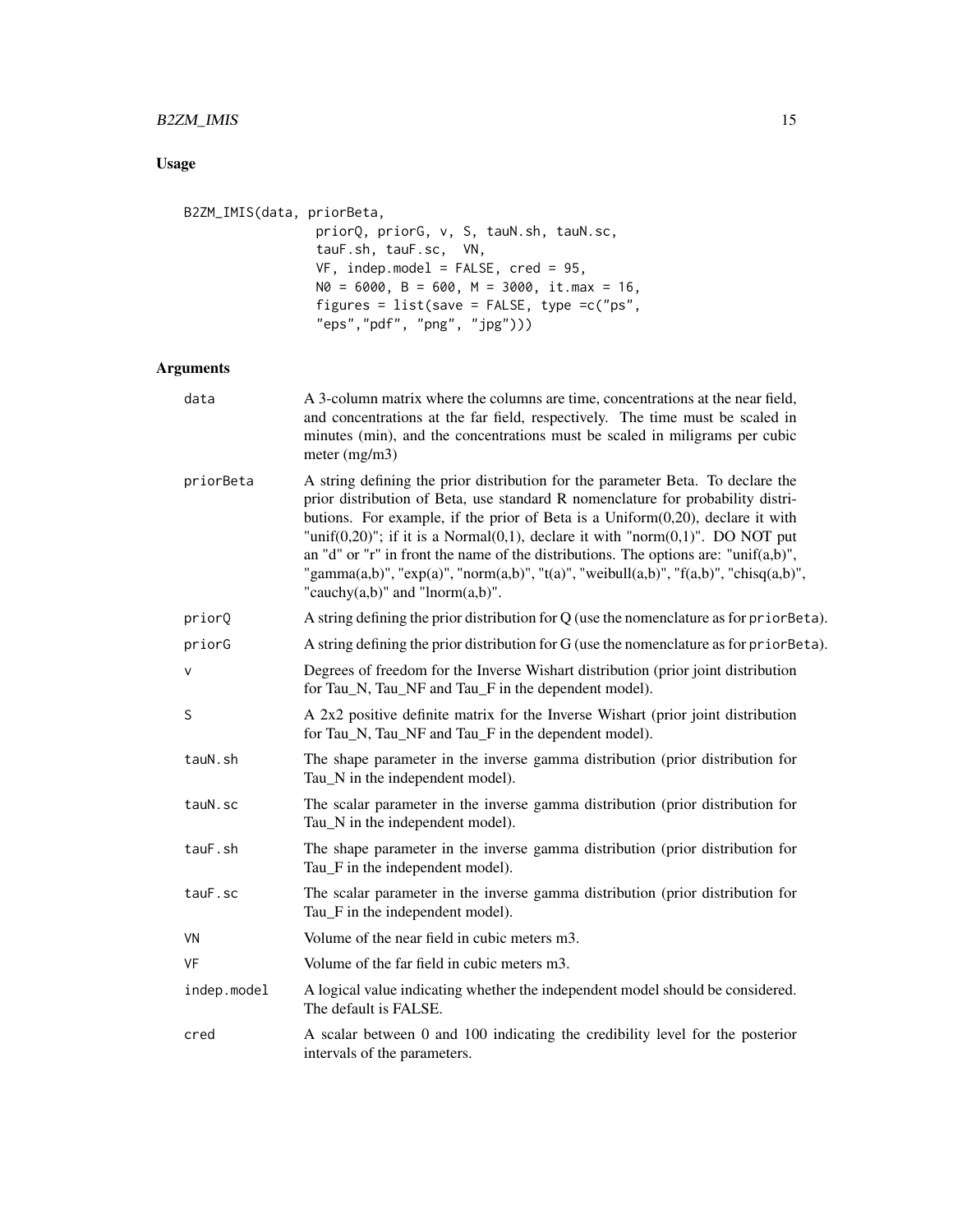| N0           | Initial number of inputs from the prior joint distribution of Beta, G, Q, Tau N,<br>Tau_F, and Tau_NF (if the dependent model is considered). The default is 6,000.                                                                               |
|--------------|---------------------------------------------------------------------------------------------------------------------------------------------------------------------------------------------------------------------------------------------------|
| <sub>B</sub> | Number of inputs to be chosen in the Importance Sampling Stage. The default<br>is $600$ .                                                                                                                                                         |
| M            | Number of resamplings in the Resample Stage. The default is 3,000.                                                                                                                                                                                |
| it.max       | Maximum number of iterations in the Importance Sampling Stage to be toler-<br>ated, in case the stop condition suggested by Raftery and Bao (2009) takes too<br>many time. The default is 16.                                                     |
| figures      | The command plot (obj) produces several plots, where obj is the output from<br>B2ZM_IMIS. Using figures, those plots are built internally and saved as eps,<br>pdf, ps, png or jpg format. figures is a list containing the following parameters: |
|              | save: a logical value indicating that the figures are to be saved. The default is<br>FALSE.                                                                                                                                                       |
|              | type: a string that indicates the image file type. The default is "ps".                                                                                                                                                                           |

# Details

Parameterization priors: The inverse gamma and inverse Wishart distributions used in B2ZM\_IMIS are from the package MCMCpack. The inverse gamma distribution with shape *a* and scale *b* has mean  $b/(a-1)$  ( $a>1$ ) and variance  $(b^2)/(a-1)^2/(a-2)$  ( $a>2$ ). The inverse Wishart with *v* degrees of freedom and scalar matrix *S* has mean *S/(v-p-1)*, where *p* is the number of rows of *S*.

## Value

B2ZM\_IMIS returns a list that belongs to the class imis. The output from B2ZM\_IMIS contains the objects:

| Beta       | a vector containing the sampled values from the joint posterior distribution for<br>the parameter Beta.                                    |
|------------|--------------------------------------------------------------------------------------------------------------------------------------------|
| Q          | a vector containing the sampled values from the joint posterior distribution for<br>the parameter Q.                                       |
| G          | a vector containing the sampled values from the joint posterior distribution for<br>the parameter G.                                       |
| tauN       | a vector containing the sampled values from the joint posterior distribution for<br>the parameter Tau_N.                                   |
| tauF       | a vector containing the sampled values from the joint posterior distribution for<br>the parameter Tau_F.                                   |
| tauNF      | a vector containing the sampled values from the joint posterior distribution for<br>the parameter Tau_NF (if the dependent model is used). |
| Y          | a matrix containing the log of the observed concentrations.                                                                                |
| DIC        | deviance information criterion.                                                                                                            |
| pD         | effective number of parameters.                                                                                                            |
| Dbar       | Deviance expectation.                                                                                                                      |
| <b>ESS</b> | effective sample size.                                                                                                                     |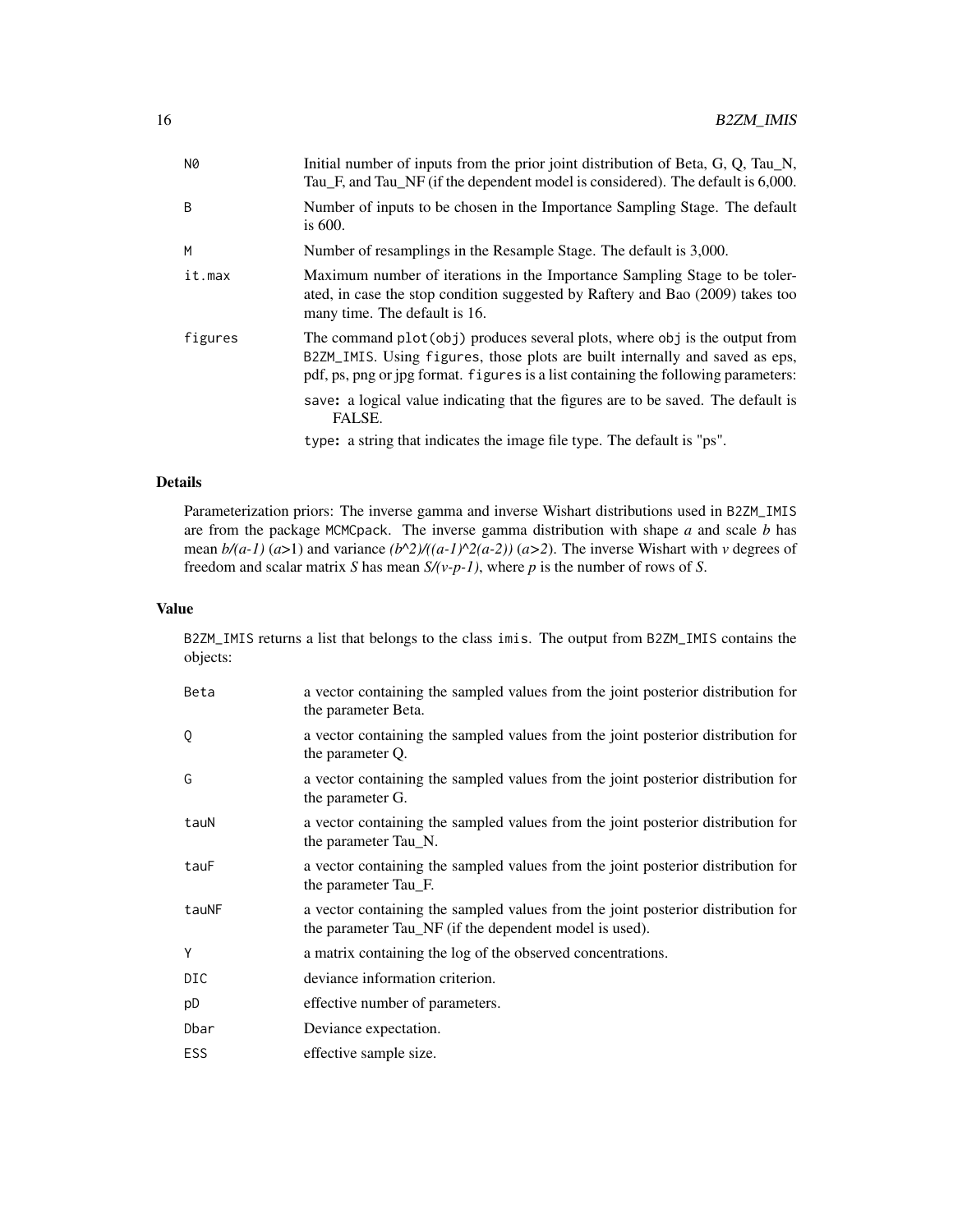# <span id="page-16-0"></span>B2ZM\_IMIS 17

| indep   | a logical value indicating whether the independent model was used.            |
|---------|-------------------------------------------------------------------------------|
| times   | a vector containing the times when the observed concentrations were measured. |
| cred    | credibility of the posterior intervals.                                       |
| expfrac | expected fraction of unique points.                                           |
| V.hat   | variance of the rescaled importance weights.                                  |
| U.hat   | entropy of importance weights relative to uniformity.                         |
| 0.hat   | expected number of unique points after re-sampling.                           |
| maxw    | maximum importance weight.                                                    |
| W       | importance weights.                                                           |
|         |                                                                               |

Methods defined for B2ZM\_IMIS object are summary and plot.

# Note

In the Examples section,  $N\varnothing$ ,  $B$ ,  $M$  and  $it$  max are small just for a quick demonstration. We suggest that  $N\theta = 6,000$ ;  $B = 600$ ;  $M = 3,000$  and it. max greater than 10.

# Author(s)

Joao Vitor Dias Monteiro, Sudipto Banerjee and Gurumurthy Ramachandran.

# References

Monteiro, J. V. D., Banerjee, S. and Ramachandran, G. (2011). B2Z: An R Package for Bayesian Two-Zone Models. *Journal of Statistical Software* 43 (2) 1–23. [http://www.jstatsoft.org/](http://www.jstatsoft.org/v43/i02/) [v43/i02/](http://www.jstatsoft.org/v43/i02/)

Raftery, A. E. and Bao, L. (2009). Estimating and Projecting Trends in HIV/AIDS Generalized Epidemics Using Incremental Mixture Importance Sampling. [http://www.stat.washington.edu/](http://www.stat.washington.edu/research/reports/2009/tr560.pdf) [research/reports/2009/tr560.pdf](http://www.stat.washington.edu/research/reports/2009/tr560.pdf)

Zhang, Y., Banerjee, S., Yang,R., Lungu,C. and Ramachandran, G. (2009). Bayesian Modeling of Exposure and Airflow Using Two-Zone Models. *The Annals of Occupational Hygiene*, 53, 409-424. [http://www.biostat.umn.edu/~sudiptob/ResearchPapers/ZBYLR.pdf]( http://www.biostat.umn.edu/~sudiptob/ResearchPapers/ZBYLR.pdf)

# See Also

[B2Z,](#page-1-1) [B2ZM](#page-2-1)[,B2ZM\\_BCLT,](#page-9-1)[B2ZM\\_MCMC,](#page-17-1)[B2ZM\\_SIR](#page-22-1)

# Examples

```
##################
#Dependent Model#
################
```

```
#Data 1: 100 simulated concentrations during the times
#between 0 and 4, using the parameters Beta = 5, Q = 13.8,
#G = 351.5, VN = pi*10^{\wedge}-3, VF = 3.8, Tau_N = 1,
#Tau_NF = 0.5 and Tau_F = 0.64.
```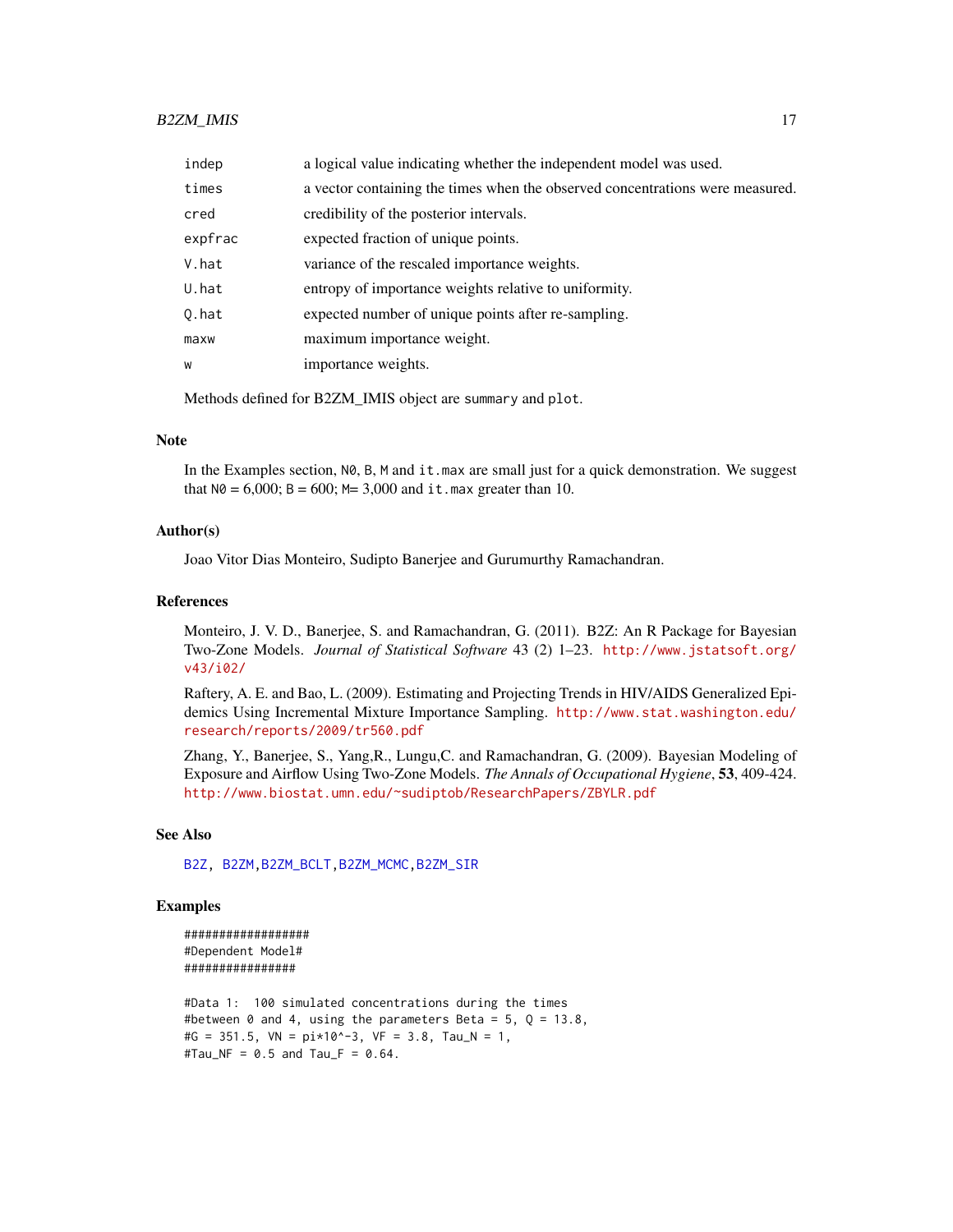```
data(ex1)
r <- B2ZM_IMIS(data = ex1, priorBeta = "unif(0,10)",
     priorQ="unif(11,17)', priorG = "unif(281,482)', S = diag(10,2),
     v = 4, VN = pi*10^-3, VF = 3.8, N0 = 500, B = 50, M = 250,
     it.max = 4)
plot(r)
summary(r)
#Saving figures with .pdf extension
## Not run:
r <- B2ZM_IMIS(data = ex1, priorBeta = "unif(0,10)",
     priorQ = "unif(11,17)", priorG = "unif(281,482)', S = diag(10,2),
     v = 4, VN = pi*10^-3, VF = 3.8, N0 = 6000, B = 600, M = 3000,
     it.max = 12, figures = list(save = TRUE, type = "pdf"))## End(Not run)
#####################
#Independent Model #
###################
#Data 2: 100 simulated concentrations during the times
#between 0 and 4, using the parameters Beta = 5, Q = 13.8,
#G = 351.5, VN = pi*10^{\wedge}-3, VF = 3.8, Tau_N = 1,
#Tau_NF = \theta and Tau_F = \theta.64.
## Not run:
data(ex2)
r <- B2ZM_IMIS(data = ex2, indep.model = TRUE,
     priorBeta = "unif(0,10)", priorQ="unif(11,17)",
    priorG = "unif(281,482)", tauN.sh = 5, tauN.sc = 4,
     tauF.sh = 5, tauF.sc = 7, VN = pi*10^{\wedge}-3, VF = 3.8,
     N0 = 5000, B = 500, M = 3000, it.max = 12)
plot(r)
summary(r)
## End(Not run)
```
<span id="page-17-1"></span>B2ZM\_MCMC *Bayesian Two-Zone Models: using Gibbs with Metropolis step*

#### Description

B2ZM\_MCMC obtains random samples from the posterior distribution of parameters and exposure

<span id="page-17-0"></span>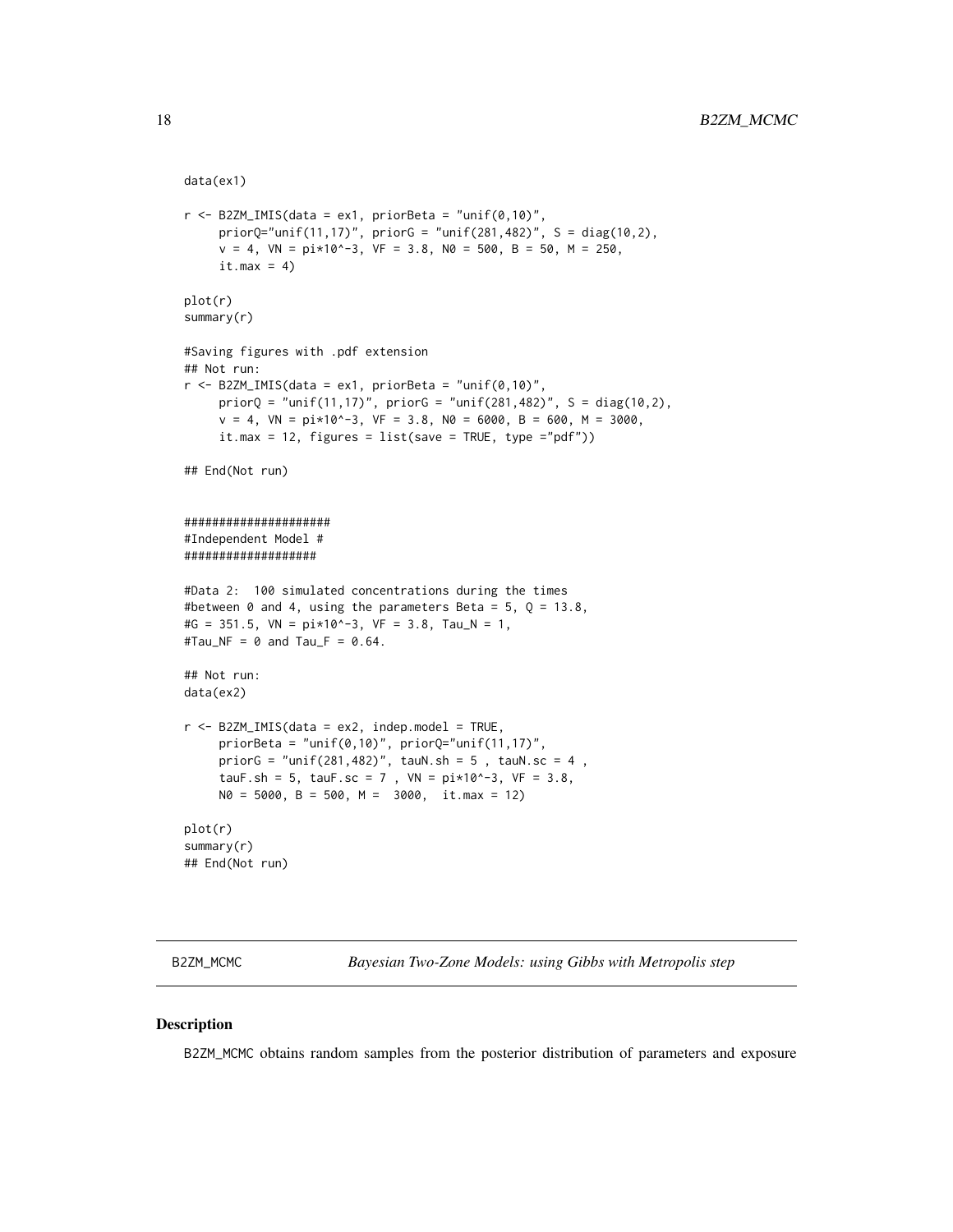concentrations for the Bayesian two-zone model proposed by Zhang et al. (2009) using Gibbs with Metropolis step. The user can choose whether the near and far field measurement error processes are dependent or not. In the independent model, 5 parameters are considered: 1) Beta: Interzonal air flow rate (m3); 2) Q: supply and exhaust flow rate (m3/min); 3) G: contaminant emission rate  $(mg/min); 4)$  Tau N: variance of the measurement error at the near field; 5)Tau F; variance of the measurement error at the far field. In the dependent model (default), one more parameter is considered: 6) Tau\_NF: covariance between the measurements at the near and far field. Any prior distribution for Beta, Q and G can be chosen. In the independent model, the prior distributions for Tau\_N and Tau\_F are inverse gamma distributions; in the dependent model, the prior joint distribution of Tau\_N, Tau\_NF and Tau\_F is the Inverse Wishart Distribution (see the Details section for more information on the parameterization of these distributions). The output from B2ZM\_MCMC is a list that belongs to the classe gibbs. This output is valid as an input for the functions summary and plot.

#### Usage

```
B2ZM_MCMC (data, priorBeta, priorQ, priorG, v, S,
                      tauN.sh, tauN.sc, tauF.sh, tauF.sc,
                      VN, VF, indep.model = FALSE, cred = 95,
                      NUpd = 10000, burnin = 1000, lag = 1,
                      initial = NULL, Sigma.Cand = NULL,
                      m = 6000, figures = list(save = FALSE,
                      type =c("ps", "eps","pdf", "png", "jpg")))
```
#### Arguments

| data         | A 3-column matrix where the columns are time, concentrations at the near field,<br>and concentrations at the far field, respectively. The time must be scaled in<br>minutes (min), and the concentrations must be scaled in miligrams per cubic<br>meter $(mg/m3)$                                                                                                                                                                                                                                                                                                             |
|--------------|--------------------------------------------------------------------------------------------------------------------------------------------------------------------------------------------------------------------------------------------------------------------------------------------------------------------------------------------------------------------------------------------------------------------------------------------------------------------------------------------------------------------------------------------------------------------------------|
| priorBeta    | A string defining the prior distribution for the parameter Beta. To declare the<br>prior distribution of Beta, use standard R nomenclature for probability distri-<br>butions. For example, if the prior of Beta is a $Uniform(0,20)$ , declare it with<br>"unif $(0,20)$ "; if it is a Normal $(0,1)$ , declare it with "norm $(0,1)$ ". DO NOT put<br>an "d" or "r" in front the name of the distributions. The options are: "unif(a,b)",<br>"gamma(a,b)", "exp(a)", "norm(a,b)", "t(a)", "weibull(a,b)", "f(a,b)", "chisq(a,b)",<br>"cauchy $(a,b)$ " and "lnorm $(a,b)$ ". |
| priorQ       | A string defining the prior distribution for $Q$ (use the nomenclature as for prior Beta).                                                                                                                                                                                                                                                                                                                                                                                                                                                                                     |
| priorG       | A string defining the prior distribution for G (use the nomenclature as for prior Beta).                                                                                                                                                                                                                                                                                                                                                                                                                                                                                       |
| $\mathsf{V}$ | Degrees of freedom for the Inverse Wishart distribution (prior joint distribution<br>for Tau_N, Tau_NF and Tau_F in the dependent model).                                                                                                                                                                                                                                                                                                                                                                                                                                      |
| S            | A 2x2 positive definite matrix for the Inverse Wishart (prior joint distribution<br>for Tau_N, Tau_NF and Tau_F in the dependent model).                                                                                                                                                                                                                                                                                                                                                                                                                                       |
| tauN.sh      | The shape parameter in the inverse gamma distribution (prior distribution for<br>Tau_N in the independent model).                                                                                                                                                                                                                                                                                                                                                                                                                                                              |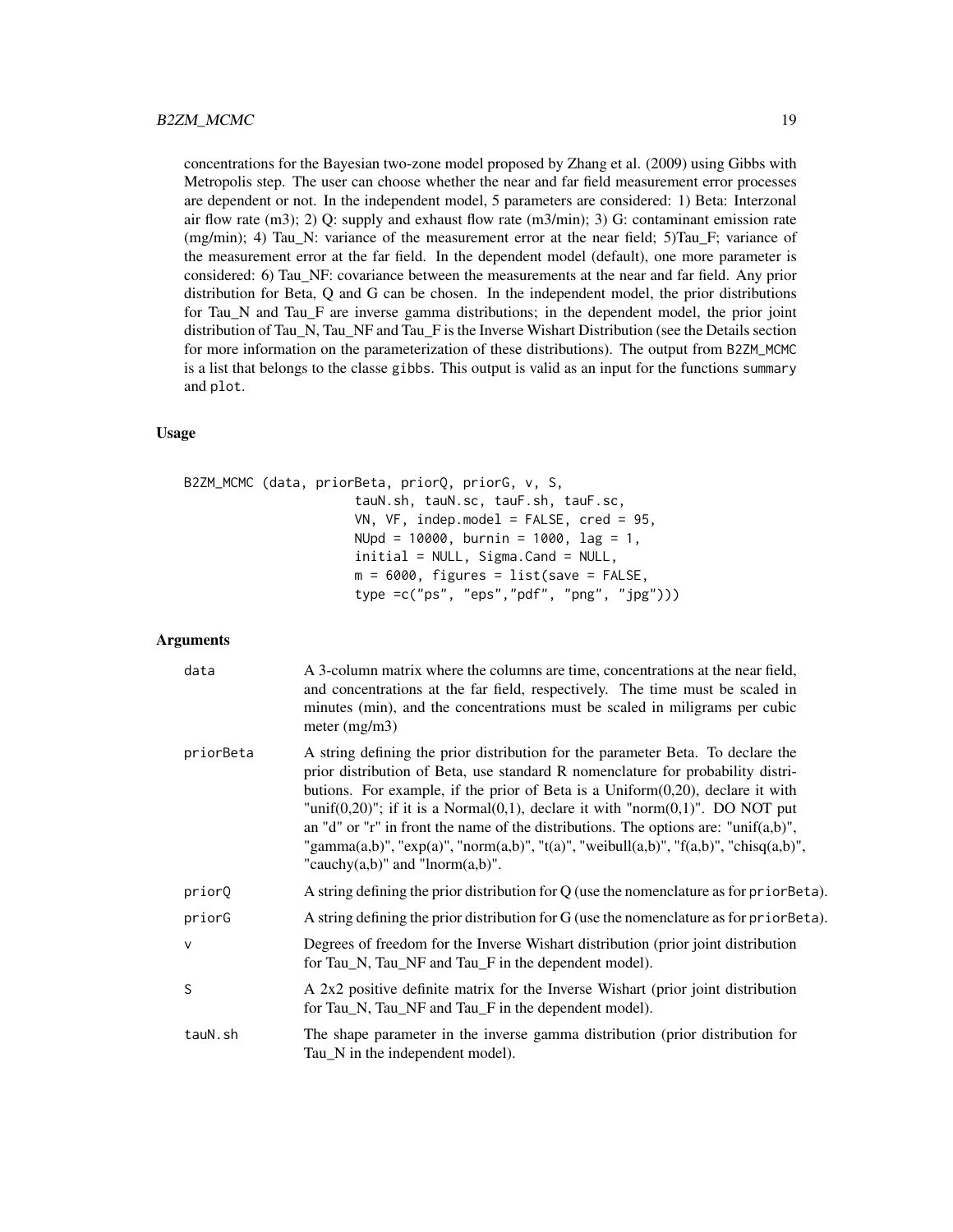| tauN.sc     | The scalar parameter in the inverse gamma distribution (prior distribution for<br>Tau_N in the independent model).                                                                                                                                                                      |
|-------------|-----------------------------------------------------------------------------------------------------------------------------------------------------------------------------------------------------------------------------------------------------------------------------------------|
| tauF.sh     | The shape parameter in the inverse gamma distribution (prior distribution for<br>Tau_F in the independent model).                                                                                                                                                                       |
| tauF.sc     | The scalar parameter in the inverse gamma distribution (prior distribution for<br>Tau_F in the independent model).                                                                                                                                                                      |
| VN          | Volume of the near field in cubic meters (m3).                                                                                                                                                                                                                                          |
| VF          | Volume of the far field in cubic meters (m3).                                                                                                                                                                                                                                           |
| indep.model | A logical value indicating whether the independent model should be considered.<br>The default is FALSE.                                                                                                                                                                                 |
| cred        | A scalar between 0 and 100 indicating the credibility level for the posterior<br>intervals of the parameters.                                                                                                                                                                           |
| NUpd        | Number of updates. The default is 10,000.                                                                                                                                                                                                                                               |
| burnin      | Period of burn-in. The default is 1,000.                                                                                                                                                                                                                                                |
| lag         | Thin interval. The default is 1.                                                                                                                                                                                                                                                        |
| initial     | A vector containing the initial values for the parameters: Beta, Q and G (exactly<br>in this order).                                                                                                                                                                                    |
| Sigma.Cand  | A 3x3 covariance matrix for the normal multivariate proposal distribution of<br>Beta, Q and G. The default is NULL, and in this case, the covariance matrix<br>used is the negative inverse of the hessian matrix of the log posterior distribution<br>at the estimated posterior mode. |
| m           | Number of sampling values from the prior distribution used to estimate a good<br>starting value that is used in the estimation of Sigma. Cand. It is used only if<br>Sigma. Cand is not declared. See the Details section for more information.                                         |
| figures     | The command plot (obj) produces several plots, where obj is the output from<br>B2ZM_MCMC. Using figures, those plots are built internally and saved as eps,<br>pdf, ps, png or jpg format. figures is a list containing the following parameters:                                       |
|             | save: a logical value indicating that the figures are to be saved. The default is<br>FALSE.                                                                                                                                                                                             |
|             | type: a string that indicates the image file type. The default is "ps".                                                                                                                                                                                                                 |

# Details

Parameterization priors: The inverse gamma distribution with shape *a* and scale *b* has mean *b/(a-1)*  $(a>1)$  and variance  $(b<sup>2</sup>)/(a-1)<sup>2</sup>(a-2)$ )  $(a>2)$ . The inverse Wishart with *v* degrees of freedom and scalar matrix *S* has mean *S/(v-p-1)*, where *p* is the number of rows of *S*.

Covariance Matrix for the proposal distribution: If the covariance matrix for the multivariate normal poposal distribution is NULL for the Metropolis sampler the covariance matrix used is the negative inverse of the hessian matrix of the log posterior distribution at the estimated posterior mode. To estimate the posterior mode, the function nlm is used. The values of the estimated posterior mode depends on the starting parameter values. m is the number of sampling values from the prior distributions of Beta, Q and G. The vector (among the m sampled) with largest likelihood value is used as starting parameter values.

The covariance matrix is estimated using the function hessian from the package numDeriv, where the parameter vector is the estimated posterior mode.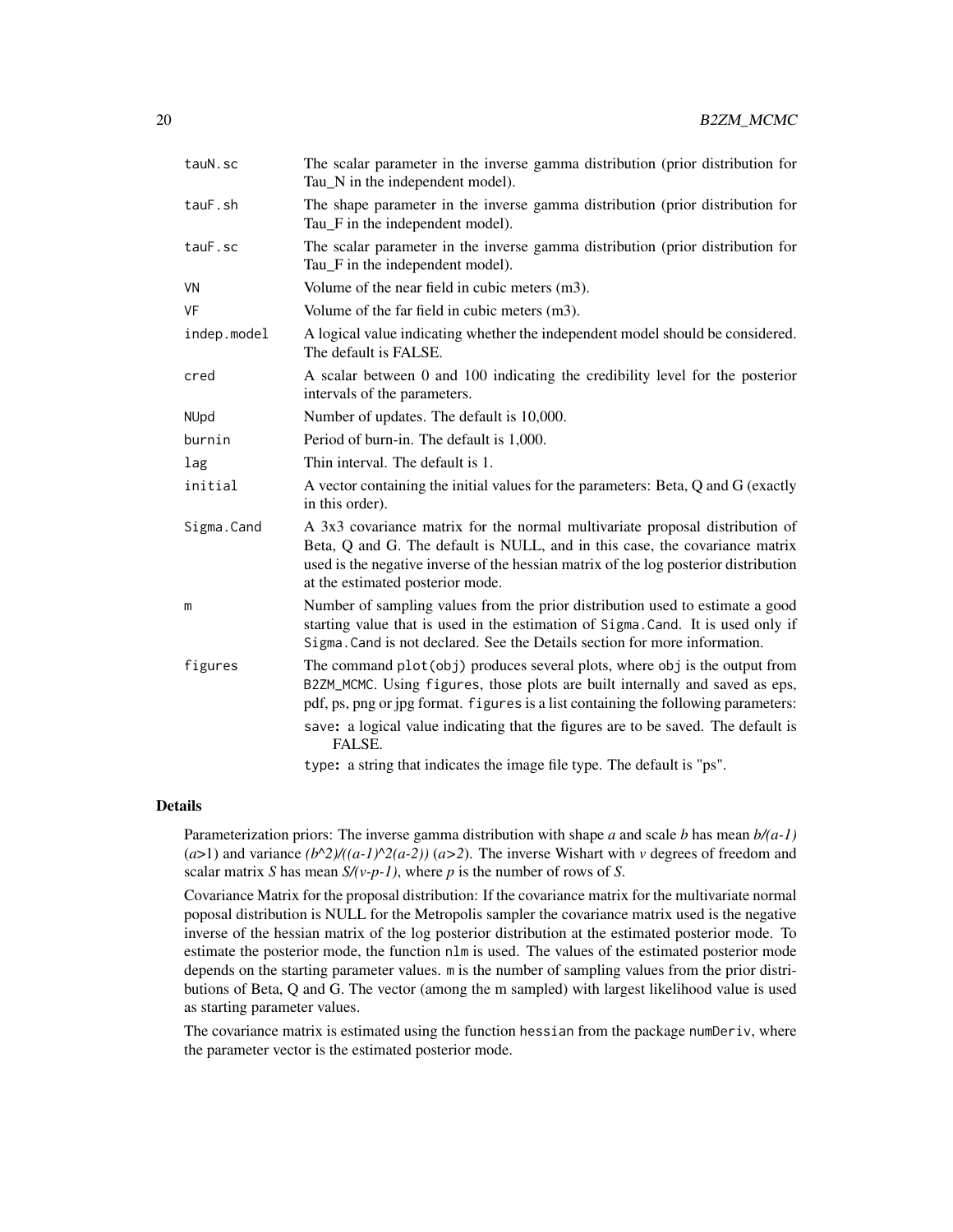# B2ZM\_MCMC 21

# Value

B2ZM\_MCMC returns a list that belongs to the class gibbs. The output from B2ZM contains the objects:

| Beta       | a vector containing the sampled values from the joint posterior distribution for<br>the parameter Beta.                                    |
|------------|--------------------------------------------------------------------------------------------------------------------------------------------|
| Q          | a vector containing the sampled values from the joint posterior distribution for<br>the parameter Q.                                       |
| G          | a vector containing the sampled values from the joint posterior distribution for<br>the parameter G.                                       |
| tauN       | a vector containing the sampled values from the joint posterior distribution for<br>the parameter Tau_N.                                   |
| tauF       | a vector containing the sampled values from the joint posterior distribution for<br>the parameter Tau_F.                                   |
| tauNF      | a vector containing the sampled values from the joint posterior distribution for<br>the parameter Tau_NF (if the dependent model is used). |
| Y          | a matrix containing the log of the observed concentrations.                                                                                |
| DIC        | deviance information criterion.                                                                                                            |
| pD         | effective number of parameters.                                                                                                            |
| Dbar       | Deviance expectation.                                                                                                                      |
| <b>ESS</b> | effective sample size.                                                                                                                     |
| indep      | a logical value indicating whether the independent model was used.                                                                         |
| times      | a vector containing the times when the observed concentrations were measured.                                                              |
| cred       | credibility of the posterior intervals.                                                                                                    |
| AR         | acceptance rate in the metropolis step.                                                                                                    |
| Sigma.Cand | covariance matrix used in the proposal distribution.                                                                                       |
| initial    | a vector containing the initial points.                                                                                                    |
| NUpd       | number of updates.                                                                                                                         |
| burnin     | burn-in period.                                                                                                                            |
| lag        | thin interval.                                                                                                                             |

Methods defined for B2ZM\_MCMC object are summary and plot.

# Note

In the Examples section, NUpd and m are small just for a quick demonstration. We suggest that NUpd be greater than 10,000 and m be around 4,000.

# Author(s)

Joao Vitor Dias Monteiro, Sudipto Banerjee and Gurumurthy Ramachandran.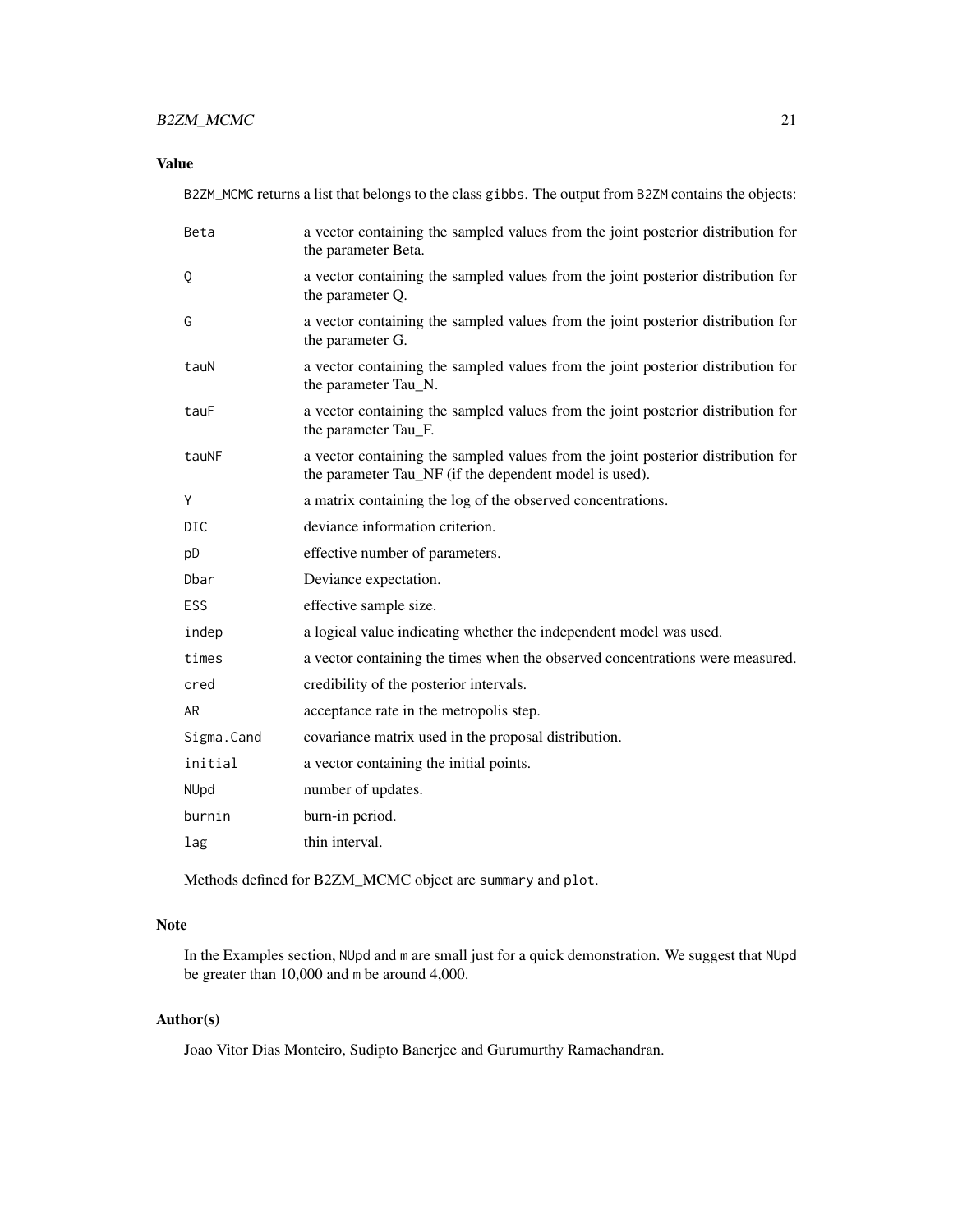#### <span id="page-21-0"></span>References

Monteiro, J. V. D., Banerjee, S. and Ramachandran, G. (2011). B2Z: An R Package for Bayesian Two-Zone Models. *Journal of Statistical Software* 43 (2) 1–23. [http://www.jstatsoft.org/](http://www.jstatsoft.org/v43/i02/) [v43/i02/](http://www.jstatsoft.org/v43/i02/)

Zhang, Y., Banerjee, S., Yang,R., Lungu,C. and Ramachandran, G. (2009). Bayesian Modeling of Exposure and Airflow Using Two-Zone Models. *The Annals of Occupational Hygiene*, 53, 409-424. [http://www.biostat.umn.edu/~sudiptob/ResearchPapers/ZBYLR.pdf]( http://www.biostat.umn.edu/~sudiptob/ResearchPapers/ZBYLR.pdf)

## See Also

[B2Z,](#page-1-1) [B2ZM,](#page-2-1) [B2ZM\\_BCLT,](#page-9-1)[B2ZM\\_IMIS,](#page-13-1)[B2ZM\\_SIR](#page-22-1)

# Examples

```
##################
#Dependent Model#
################
#Data 1: 100 simulated concentrations during the times
#between 0 and 4, using the parameters Beta = 5, Q = 13.8,
#G = 351.5, VN = pi*10^{\wedge}-3, VF = 3.8, Tau_N = 1,
#Tau_NF = 0.5 and Tau_F = 0.64.
data(ex1)
#Without specifying the initial values and
#the covariance matrix in the proposal distribution
## Not run:
r <- B2ZM_MCMC(data = ex1, priorBeta = "unif(0,10)",
     priorQ="unif(11,17)", priorG = "unif(281,482)', S = diag(10,2),
    v = 4, VN = pi*10^{\circ}-3, VF = 3.8, NUpd = 10000, burnin = 1000,
    lag = 1, m = 5000summary(r)
plot(r)
## End(Not run)
#Specifying the initial values and the covariance matrix in the proposal distribution
initial <- c(5.338671, 14.147149, 379.591927)
Sigma.Cand <- matrix(c(0.51306, 0.54981, 14.4306,
                       0.54981, 1.75525, 35.5525,
                       14.4306, 35.5525, 1360.5119),3,3)
r <- B2ZM_MCMC(data = ex1, priorBeta = "unif(0,10)",
     priorQ = "unif(11,17)", priorG = "unif(281,482)', S = diag(10,2),
     v = 4, VN = pi*10^-3, VF = 3.8, NUpd = 1000, burnin = 100,
    lag = 1, m = 5000, initial = initial, Sigma.Cand = Sigma.Cand)
```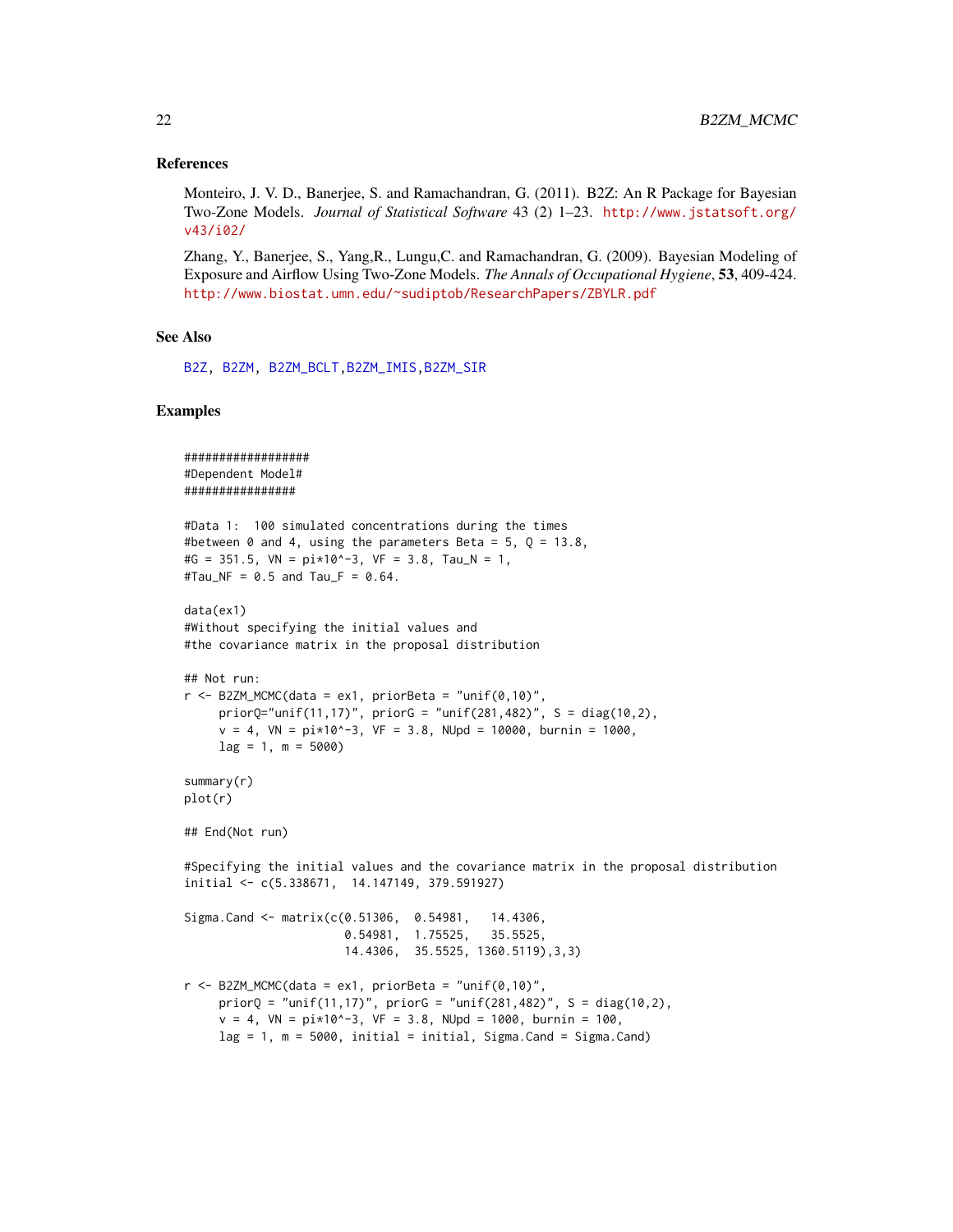```
summary(r)
plot(r)
## Not run:
#Saving figures with .jpg extension
r <- B2ZM_MCMC(data = ex1, priorBeta = "unif(0,10)",
     priorQ = "unif(11, 17)", priorG = "unif(281, 482)', S = diag(10, 2),
     v = 4, VN = pi*10^{\circ}-3, VF = 3.8, NUpd = 10000, burnin = 1000,
     lag = 1, m = 5000, figures = list(save = TRUE, type ="jpg") )
## End(Not run)
#####################
#Independent Model #
###################
#Data 2: 100 simulated concentrations during the times
#between 0 and 4, using the parameters Beta = 5, Q = 13.8,
#G = 351.5, VN = pi*10^{\circ}-3, VF = 3.8, Tau_N = 1,
#Tau_NF = 0 and Tau_F = 0.64.
## Not run:
data(ex2)
#Without specifying the initial values and the
#covariance matrix in the proposal distribution
r <- B2ZM_MCMC(data = ex2, indep.model = TRUE,
     priorBeta = "unif(0,10)", priorQ="unif(11,17)",
     priorG = "unif(281,482)", tauN.sh = 5, tauN.sc = 4,
     tauF.sh = 5, tauF.sc = 7, VN = pi*10^{\circ}-3, VF = 3.8,
     NUpd = 10000, burnin = 1000, lag = 1, m = 1000)
summary(r)
plot(r)
## End(Not run)
```
<span id="page-22-1"></span>B2ZM\_SIR *Bayesian Two-Zone Models: using SIR sampler*

### Description

B2ZM\_SIR obtains random samples from the posterior distribution of the parameters and exposure concentrations for the Bayesian two-zone model proposed by Zhang et al. (2009) using Sampling Importance Resampling (SIR). The user can choose whether the near and far field measurement error processes are dependent or not. In the independent model, 5 parameters are considered: 1) Beta: Interzonal air flow rate (m3); 2) Q: supply and exhaust flow rate (m3/min); 3) G: contaminant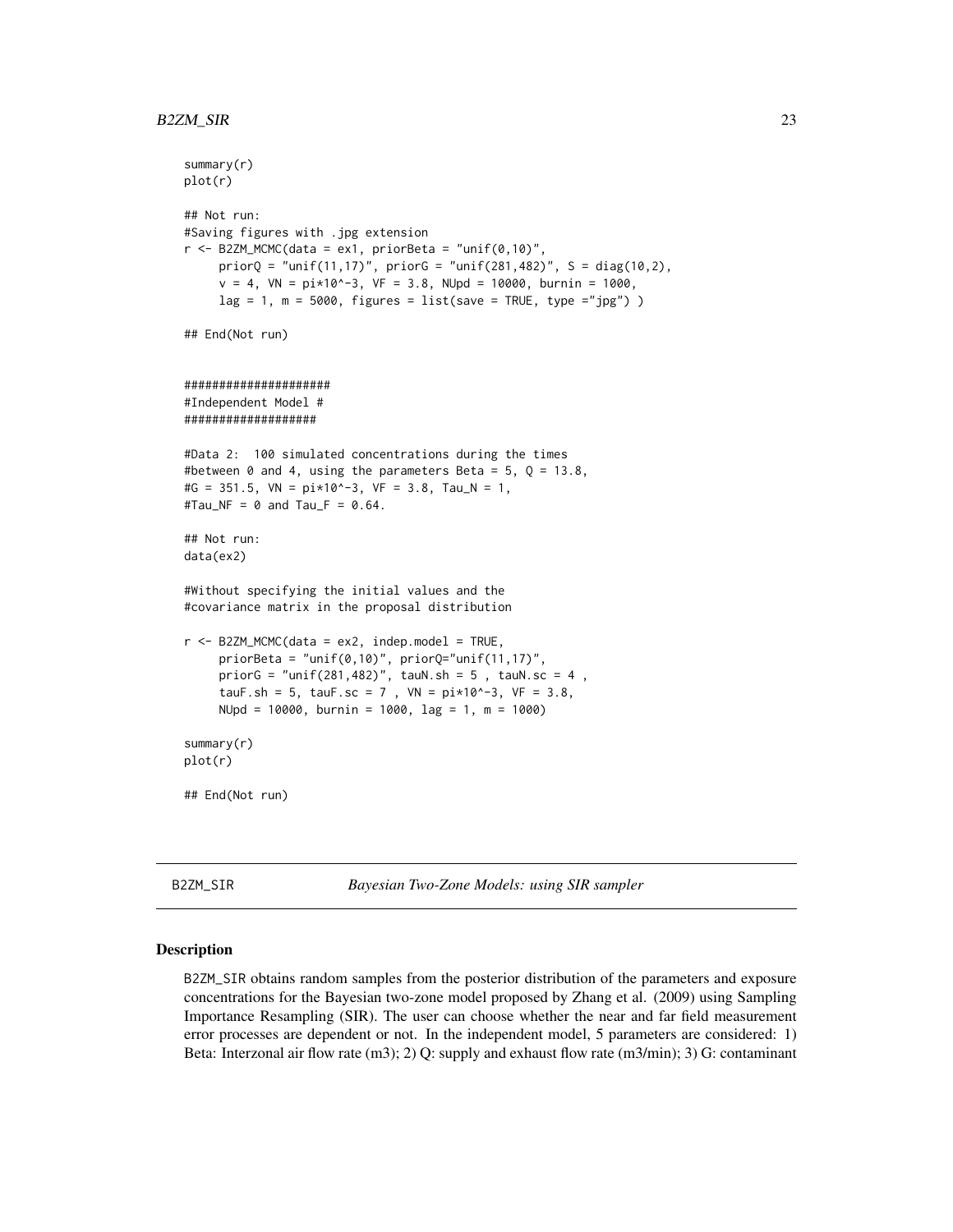emission rate (mg/min); 4) Tau\_N: variance of the measurement error at the near field; 5)Tau\_F; variance of the measurement error at the far field. In the dependent model (default), one more parameter is considered: 6) Tau\_NF: covariance between the measurements at the near and far field. Any prior distribution for Beta, Q and G can be chosen. In the independent model, the prior distributions for Tau\_N and Tau\_F are inverse gamma distributions; in the dependent model, the prior joint distribution of Tau\_N, Tau\_NF and Tau\_F is the Inverse Wishart Distribution (see the Details section for more information on the parameterization of these distributions). The output from B2ZM\_SIR is a list that belongs to the class sir. This output is valid as an input for the functions summary and plot.

## Usage

```
B2ZM_SIR(data, priorBeta, priorQ, priorG,
        v, S, tauN.sh, tauN.sc,
        tauF.sh, tauF.sc, VN,
        VF, indep.model = FALSE,
        \text{cred} = 95, m = 10000,
        figures = list(save = FALSE, type = c("ps","eps","pdf", "png", "jpg")))
```
# Arguments

| data      | A 3-column matrix where the columns are time, concentrations at the near field,<br>and concentrations at the far field, respectively. The time must be scaled in<br>minutes (min), and the concentrations must be scaled in miligrams per cubic<br>meter $(mg/m3)$                                                                                                                                                                                                                                                                                                                 |
|-----------|------------------------------------------------------------------------------------------------------------------------------------------------------------------------------------------------------------------------------------------------------------------------------------------------------------------------------------------------------------------------------------------------------------------------------------------------------------------------------------------------------------------------------------------------------------------------------------|
| priorBeta | A string defining the prior distribution for the parameter Beta. To declare the<br>prior distribution of Beta, use standard R nomenclature for probability distri-<br>butions. For example, if the prior of Beta is a $Uniform(0,20)$ , declare it with<br>"unif $(0,20)$ "; if it is a Normal $(0,1)$ , declare it with "norm $(0,1)$ ". DO NOT put<br>an "d" or "r" in front the name of the distributions. The options are: "unif $(a,b)$ ",<br>"gamma(a,b)", "exp(a)", "norm(a,b)", "t(a)", "weibull(a,b)", "f(a,b)", "chisq(a,b)",<br>"cauchy $(a,b)$ " and "lnorm $(a,b)$ ". |
| priorQ    | A string defining the prior distribution for $Q$ (use the nomenclature as for $priorBeta$ ).                                                                                                                                                                                                                                                                                                                                                                                                                                                                                       |
| priorG    | A string defining the prior distribution for G (use the nomenclature as for prior Beta).                                                                                                                                                                                                                                                                                                                                                                                                                                                                                           |
| V         | Degrees of freedom for the Inverse Wishart distribution (prior joint distribution<br>for Tau_N, Tau_NF and Tau_F in the dependent model).                                                                                                                                                                                                                                                                                                                                                                                                                                          |
| S         | A 2x2 positive definite matrix for the Inverse Wishart (prior joint distribution<br>for Tau_N, Tau_NF and Tau_F in the dependent model).                                                                                                                                                                                                                                                                                                                                                                                                                                           |
| tauN.sh   | The shape parameter in the inverse gamma distribution (prior distribution for<br>Tau_N in the independent model).                                                                                                                                                                                                                                                                                                                                                                                                                                                                  |
| tauN.sc   | The scalar parameter in the inverse gamma distribution (prior distribution for<br>Tau_N in the independent model).                                                                                                                                                                                                                                                                                                                                                                                                                                                                 |
| tauF.sh   | The shape parameter in the inverse gamma distribution (prior distribution for<br>Tau <sub>L</sub> F in the independent model).                                                                                                                                                                                                                                                                                                                                                                                                                                                     |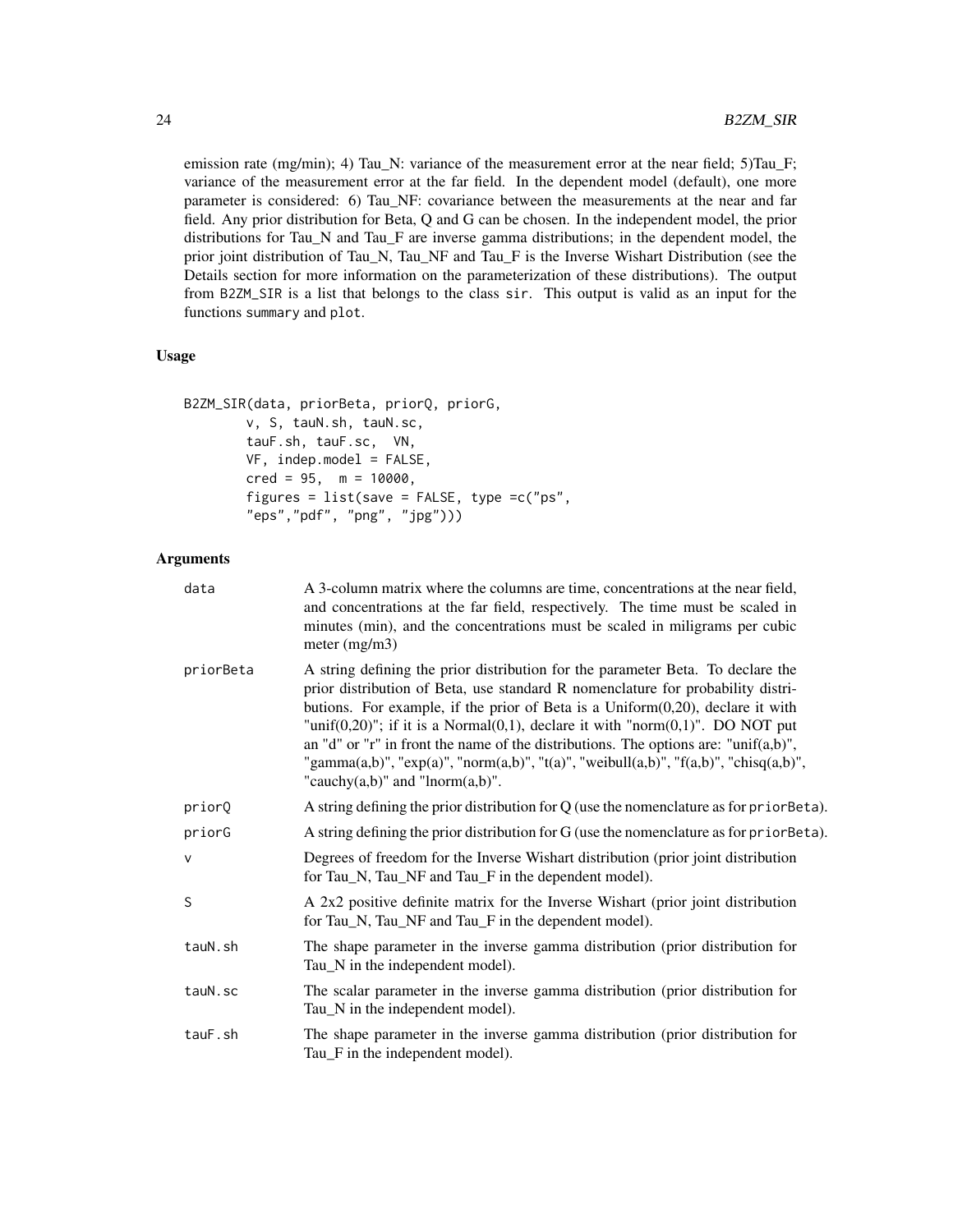| tauF.sc     | The scalar parameter in the inverse gamma distribution (prior distribution for<br>Tau <sub>F</sub> in the independent model).                                                                                                                    |
|-------------|--------------------------------------------------------------------------------------------------------------------------------------------------------------------------------------------------------------------------------------------------|
| VN          | Volume of the near field in cubic meters $(m3)$ .                                                                                                                                                                                                |
| VF          | Volume of the far field in cubic meters (m3).                                                                                                                                                                                                    |
| indep.model | A logical value indicating whether the independent model should be considered.<br>The default is FALSE.                                                                                                                                          |
| cred        | A scalar between 0 and 100 indicating the credibility level for the posterior<br>intervals of the parameters.                                                                                                                                    |
| m           | Number of samplings. The default is 10,000.                                                                                                                                                                                                      |
| figures     | The command plot (obj) produces several plots, where obj is the output from<br>B2ZM_SIR. Using figures, those plots are built internally and saved as eps, pdf,<br>ps, png or jpg format. figures is a list containing the following parameters: |
|             | save: a logical value indicating that the figures are to be saved. The default is<br>FALSE.                                                                                                                                                      |
|             | type: a string that indicates the image file type. The default is "ps".                                                                                                                                                                          |

# Details

Parameterization priors: The inverse gamma distribution with shape *a* and scale *b* has mean *b/(a-1)* ( $a$ >1) and variance  $(b^2)/((a-1)^2)(a-2)$ ) ( $a$ >2). The inverse Wishart with *v* degrees of freedom and scalar matrix *S* has mean *S/(v-p-1)*, where *p* is the number of rows of *S*.

# Value

B2ZM\_SIR returns a list that belongs to the class sir. The output from B2ZM\_SIR contains the objects:

| Beta       | a vector containing the sampled values from the joint posterior distribution for<br>the parameter Beta.                                    |
|------------|--------------------------------------------------------------------------------------------------------------------------------------------|
| Q          | a vector containing the sampled values from the joint posterior distribution for<br>the parameter Q.                                       |
| G          | a vector containing the sampled values from the joint posterior distribution for<br>the parameter G.                                       |
| tauN       | a vector containing the sampled values from the joint posterior distribution for<br>the parameter Tau N.                                   |
| tauF       | a vector containing the sampled values from the joint posterior distribution for<br>the parameter Tau_F.                                   |
| tauNF      | a vector containing the sampled values from the joint posterior distribution for<br>the parameter Tau_NF (if the dependent model is used). |
| Y          | a matrix containing the log of the observed concentrations.                                                                                |
| <b>DIC</b> | deviance information criterion.                                                                                                            |
| pD         | effective number of parameters.                                                                                                            |
| Dbar       | Deviance expectation.                                                                                                                      |
| <b>ESS</b> | effective sample size.                                                                                                                     |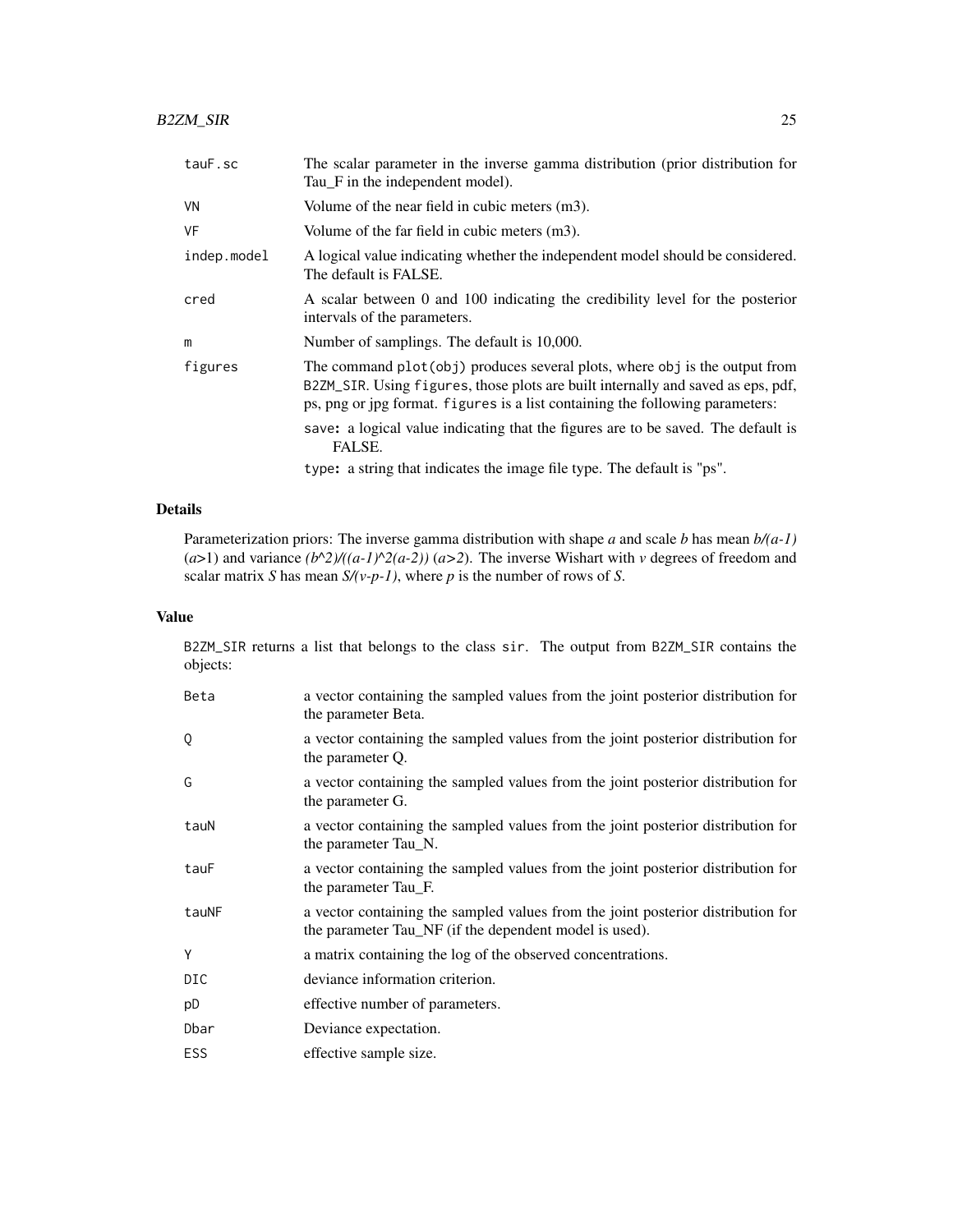<span id="page-25-0"></span>

| indep   | a logical value indicating whether the independent model was used.                               |
|---------|--------------------------------------------------------------------------------------------------|
| times   | a vector containing the times when the observed concentrations were measured.                    |
| cred    | credibility of the posterior intervals.                                                          |
| prop    | proportion of different points in the sampled values from the joint posterior dis-<br>tribution. |
| weigths | weights used in the SIR method.                                                                  |
| maxw    | maximum weight used in the SIR method.                                                           |
|         |                                                                                                  |

Methods defined for B2ZM\_SIR object are summary and plot.

## Note

In the Examples section, m is small just for a quick demonstration. We suggest that m be greater than 15,000.

## Author(s)

Joao Vitor Dias Monteiro, Sudipto Banerjee and Gurumurthy Ramachandran.

# References

Monteiro, J. V. D., Banerjee, S. and Ramachandran, G. (2011). B2Z: An R Package for Bayesian Two-Zone Models. *Journal of Statistical Software* 43 (2) 1–23. [http://www.jstatsoft.org/](http://www.jstatsoft.org/v43/i02/) [v43/i02/](http://www.jstatsoft.org/v43/i02/)

Zhang, Y., Banerjee, S., Yang,R., Lungu,C. and Ramachandran, G. (2009). Bayesian Modeling of Exposure and Airflow Using Two-Zone Models. *The Annals of Occupational Hygiene*, 53, 409-424. [http://www.biostat.umn.edu/~sudiptob/ResearchPapers/ZBYLR.pdf]( http://www.biostat.umn.edu/~sudiptob/ResearchPapers/ZBYLR.pdf)

# See Also

[B2Z,](#page-1-1) [B2ZM,](#page-2-1) [B2ZM\\_BCLT,](#page-9-1) [B2ZM\\_IMIS,](#page-13-1) [B2ZM\\_MCMC](#page-17-1)

#### Examples

```
##################
#Dependent Model#
################
```

```
#Data 1: 100 simulated concentrations during the times
#between 0 and 4, using the parameters Beta = 5, Q = 13.8,
#G = 351.5, VN = pi*10^{\circ}-3, VF = 3.8, Tau_N = 1,
#Tau_NF = 0.5 and Tau_F = 0.64.
```

```
data(ex1)
```

```
r < - B2ZM_SIR(data = ex1, priorBeta = "unif(0,10)",
     priorQ="unif(11,17)", priorG = "unif(281,482)", S = diag(10,2),
     v = 4, VN = pi*10^{\circ}-3, VF = 3.8, m = 100 )
```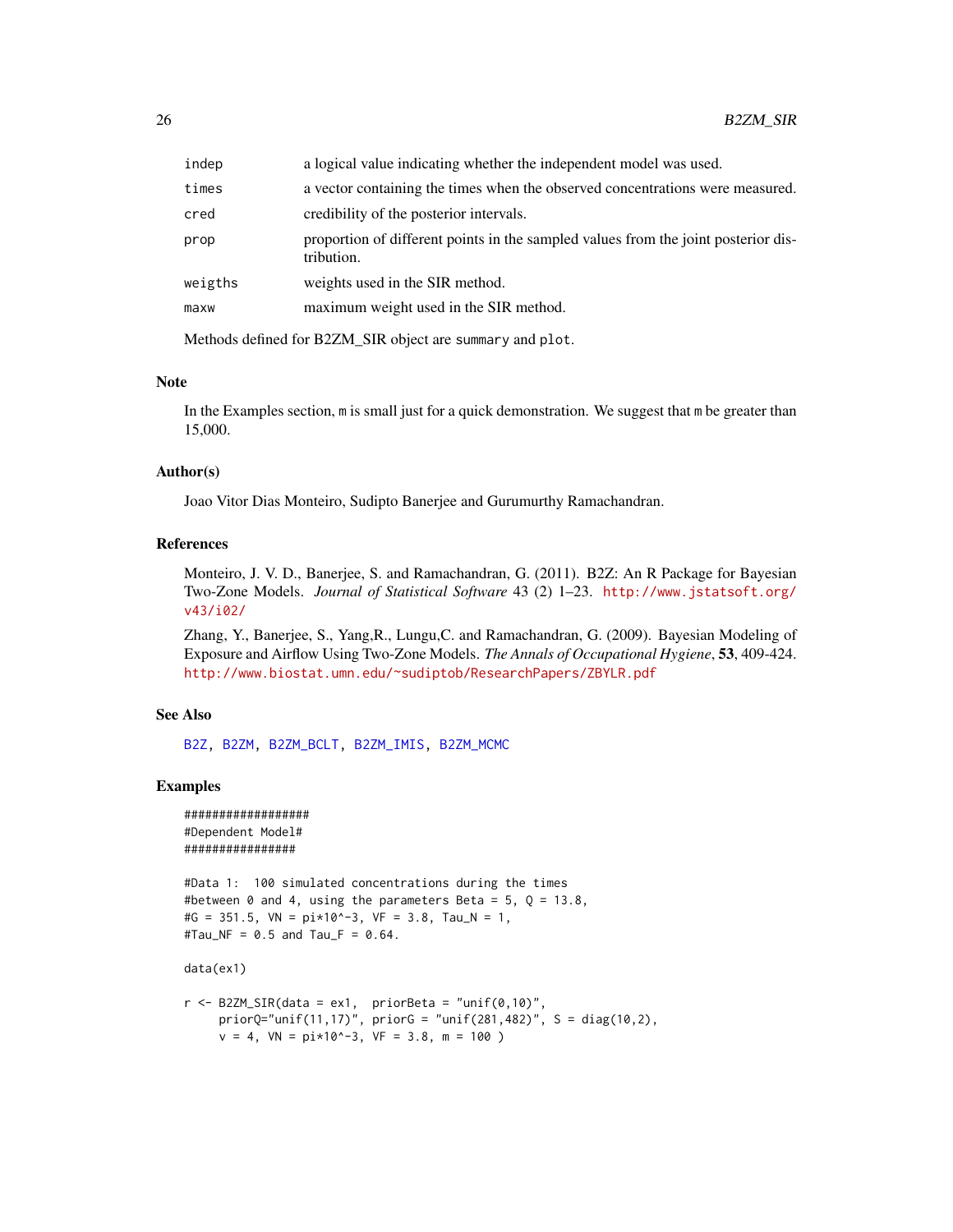```
#plot(r)
#summary(r)
#Saving figures with .png extension
## Not run:
r <- B2ZM_SIR(data = ex1, priorBeta = "unif(0,10)",
     priorQ = "unif(11,17)", priorG = "unif(281,482)',
     S = diag(10, 2), v = 4, VN = pi*10^{\circ}-3, VF = 3.8,
     m = 10000, figures = list(save = TRUE, type ="png"))
## End(Not run)
#####################
#Independent Model #
###################
#Data 2: 100 simulated concentrations during the times
#between 0 and 4, using the parameters Beta = 5, Q = 13.8,
#G = 351.5, VN = pi*10^{\circ}-3, VF = 3.8, Tau_N = 1,
#Tau_NF = 0 and Tau_F = 0.64.
## Not run:
data(ex2)
r <- B2ZM_SIR(data = ex2, indep.model = TRUE,
     priorBeta = "unif(0,10)", priorQ="unif(11,17)",
     priorG = "unif(281, 482)", tauN.sh = 5, tauN.sc = 4,tauF.sh = 5, tauF.sc = 7, VN = pi*10^{\circ}-3,
    VF = 3.8, m = 100plot(r)
summary(r)
## End(Not run)
```
<span id="page-26-1"></span>ex1 *Example 1 Data Set*

#### Description

ex1 contains 100 simulated concentrations during the times between 0 and 4, using the parameters Beta = 5, Q = 13.8, G = 351.5, VN =  $pi*10^{\circ}$ -3, VF = 3.8, Tau\_N = 1, Tau\_NF = 0.5 and Tau\_F = 0.64.

# Author(s)

Joao Vitor Dias Monteiro, Sudipto Banerjee and Gurumurthy Ramachandran.

Maintainer: Joao Vitor Dias Monteiro <monte092@umn.edu>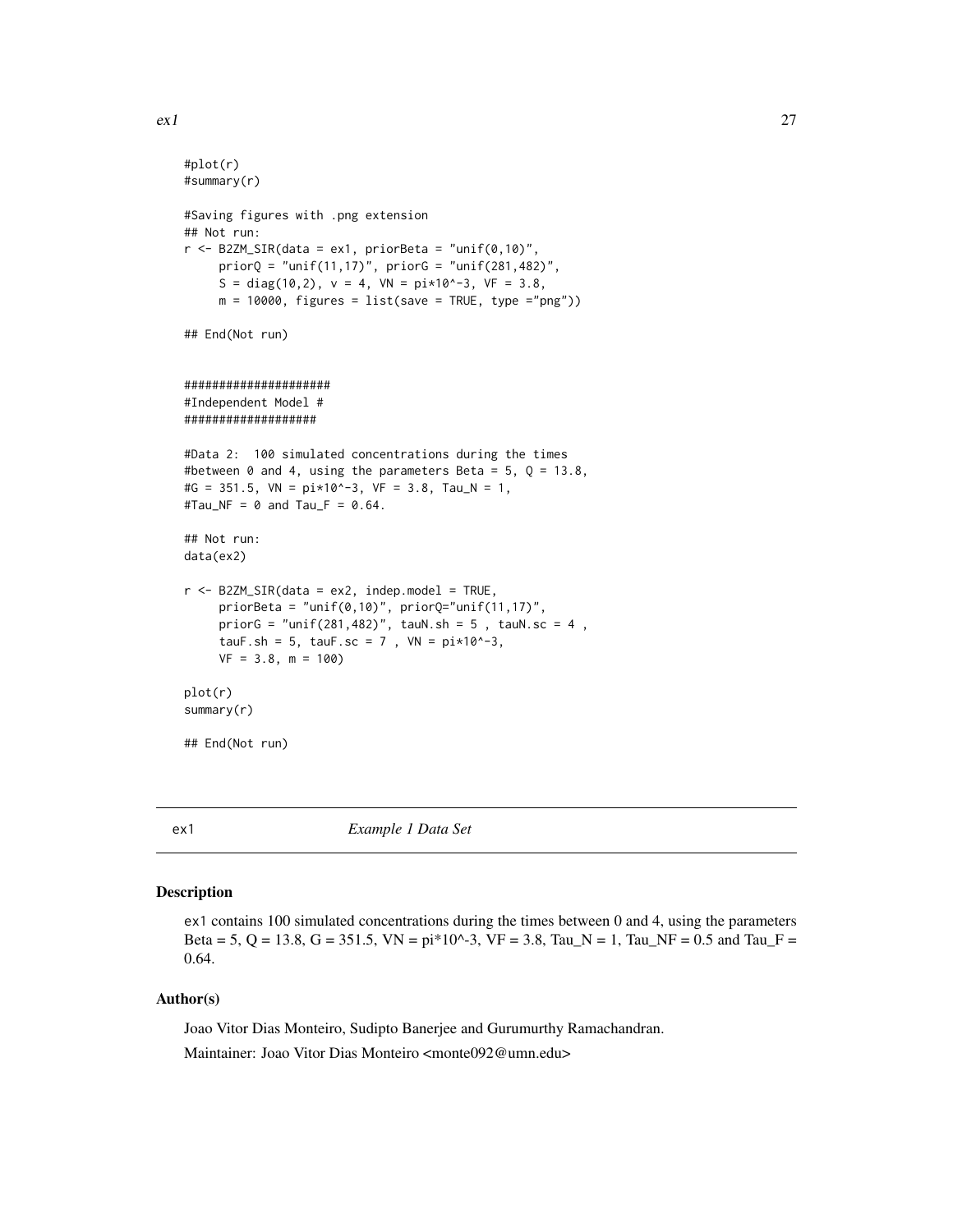# <span id="page-27-0"></span>See Also

[ex2](#page-27-1)

<span id="page-27-1"></span>ex2 *Example 2 Data Set*

# Description

ex2 contains 100 simulated concentrations during the times between 0 and 4, using the parameters Beta = 5, Q = 13.8, G = 351.5, VN = pi\*10^-3, VF = 3.8, Tau\_N = 1, Tau\_NF = 0 and Tau\_F = 0.64.

# Author(s)

Joao Vitor Dias Monteiro, Sudipto Banerjee and Gurumurthy Ramachandran. Maintainer: Joao Vitor Dias Monteiro <monte092@umn.edu>

# See Also

[ex1](#page-26-1)